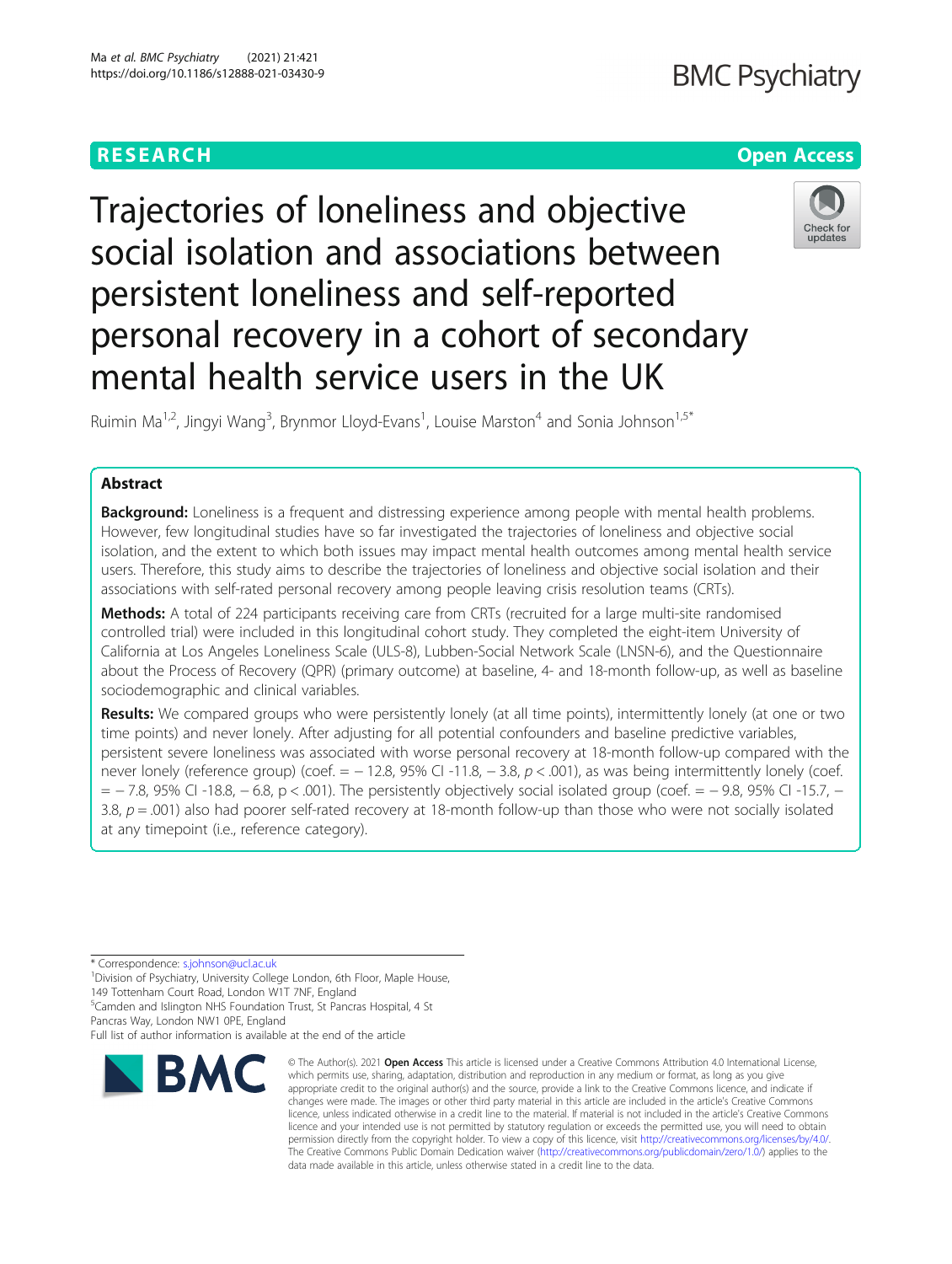**Conclusion:** Results suggest that both persistent loneliness and objective social isolation are associated with poorer self-rated recovery following a crisis, compatible with a causal relationship. These findings suggest a potential role for interventions aimed at alleviating loneliness and objective social isolation in improving recovery outcomes for people with mental health symptoms. Increased awareness of both issues among health practitioners is also warranted.

**Keywords:** Loneliness, Social isolation, Mental health, Personal recovery, Psychiatry

# Introduction

Social relationships are fundamental to individuals' emotional, behavioural and cognitive development [\[1](#page-16-0)]. Peplau and Perlman [\[2\]](#page-16-0) define loneliness as a distressing experience that results from a perceived discrepancy between an individual's desired and actual social relation-ships. Loneliness is thus a subjective experience [\[3](#page-16-0)]. Objective social isolation describes the quantitative aspect of individuals' social relationships, such as the number of social relationships or the frequency of social contacts [[4\]](#page-16-0). Wang and colleagues' [[5](#page-16-0)] conceptual review put forward a comprehensive framework on loneliness and its related constructs in relation to mental health, including this distinction between loneliness and objective social isolation.

Multiple studies have shown a significant impact of loneliness and objective social isolation on our mental health, including depressive symptoms [[6\]](#page-16-0), onset of psychotic symptoms [[7\]](#page-16-0), and decline in cognitive functioning [[8\]](#page-16-0). Loneliness is a more pervasive problem among people with most mental health conditions than among the general population [[9](#page-16-0)]. Objective social isolation (e.g., having fewer social contacts) is also commonly experienced by people with mental disorders [\[10\]](#page-16-0). The underlying causes of loneliness and objective social isolation in people with mental health problems are likely to be multifactorial, including social anxiety or difficulties in initiating and maintaining social relationships with others [\[11,](#page-16-0) [12\]](#page-16-0), and discrimination and interpersonal stigma toward people with mental health symptoms [\[13,](#page-16-0) [14](#page-16-0)].

Supporting personal recovery is increasingly acknowledged internationally as a key goal of mental health care and mental health policy [[15](#page-16-0), [16](#page-16-0)]. In mental health, the term 'recovery' now tends to be multidimensional; it focuses on mental health service users' personal experiences and personal goals for recovery [[17](#page-16-0)]. The relational dimension of 'recovery' underscores the importance of maintaining interpersonal relationships and social contacts with family and friends [[18](#page-16-0)]. While recent studies suggest a significant association between loneliness, poor social support and personal recovery among mental health service users [[19](#page-16-0)], there is not as yet much evidence exploring longitudinal aspects of such associations and the likely direction of causality. Loneliness often is a transient experience; however, recent research has given grounds for particular concern about a subgroup of people who experience persistent loneliness, potentially related to factors such as maladaptive cognitive biases, social vigilance and specific attribution styles come into play [[20\]](#page-16-0). Taking into consideration the association between loneliness, objective social isolation and a wide range of mental health outcomes, we should expect that being lonely or objectively socially isolated for an extended period of time may contribute to worse clinical outcomes in mental health service users. Yet, no research to date has investigated the importance of persistent loneliness or objective social isolation in mental health outcomes across a range of mental health diagnoses.

Given this knowledge gap, the aim of the current study was to advance our understanding of the persistence of loneliness and objective social isolation in a sample of people with mental health diagnoses, and whether people with persistent loneliness or objective social isolation have poorer personal recovery following recovery from a crisis. We studied a sample being discharged from crisis resolution teams (CRTs), which provide intensive home treatment as an alternative to hospital admission [\[21,](#page-17-0) [22\]](#page-17-0). We used data collected as part of a large randomised controlled trial (RCT) [\[23\]](#page-17-0): measures of loneliness and social isolation were not a main focus in reporting of this trial. Two previous papers have focused on loneliness and published analyses using baseline and 4-month follow-up data [\[24,](#page-17-0) [25\]](#page-17-0), however, the current paper is the first to report on 18-month followup outcomes, and on those who are severely lonely or objectively socially isolated at multiple timepoints. By utilising the 18-month follow-up data, the current study could not only explore the trajectory of loneliness and objective social isolation over an 18-month period, but also examine the longitudinal association between loneliness, objective social isolation and self-rated personal recovery. Therefore, the current study had two main aims: 1) to identify between-group differences in sociodemographic and psychiatric characteristics between groups defined by whether they were persistently (i.e. being significantly lonely across three follow-up timepoints), intermittently (i.e. being significantly lonely at one or two follow-up timepoints) or never lonely (i.e. never being lonely across three follow-up timepoints), and between groups defined by whether they were persistently (i.e. being socially isolated across three timepoints),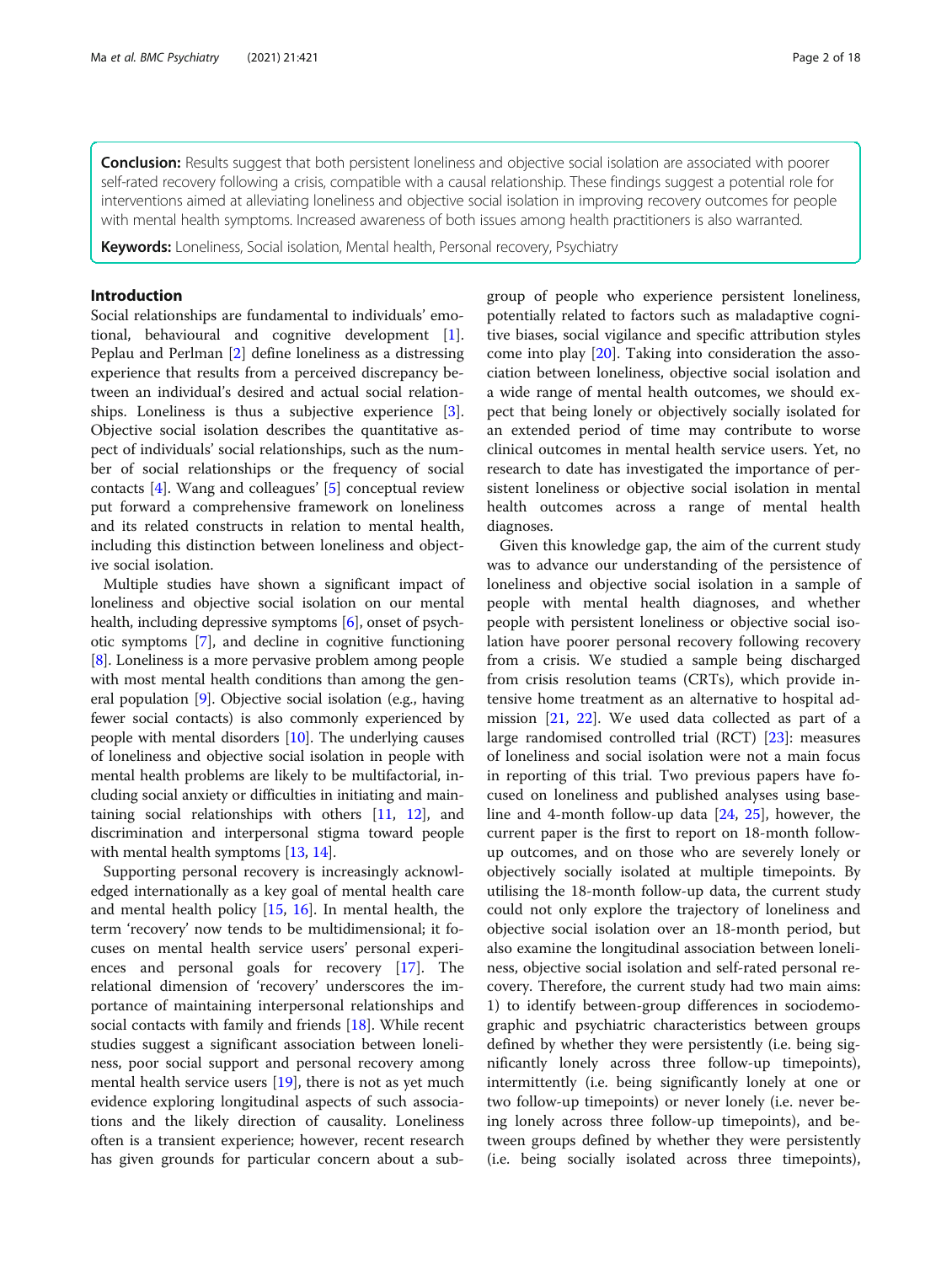intermittently (i.e. being socially isolated at one or two timepoints) or never (i.e. never being socially isolated across three timepoints) socially isolated and 2) to examine whether persistent loneliness and persistent social isolation were associated with poorer self-rated personal recovery over an 18-month period. We hypothesised that 1) participants with persistent severe loneliness would have the poorest self-rated personal recovery at 18-month follow-up, followed by participants who suffered from intermittent severe loneliness, and then participants who were never severely lonely; and 2) Participants with persistent objective social isolation would have the poorest self-rated personal recovery at 18-month follow-up, followed by participants who suffered from intermittent objective social isolation, and then participants who were never objectively socially isolated.

# Method

#### Participants

Participants were drawn from the Crisis Team Optimisation and Relapse Prevention (CORE) study. This large multi-site randomised controlled trial was primarily designed to test the effectiveness of a peer-provided selfmanagement intervention versus treatment as usual supplemented by a self-management booklet on readmission rate for people with mental health problems, delivered following discharge from CRTs in six NHS trusts, including inner city, suburban and rural environments. Trial inclusion criteria and recruitment procedures are fully described in the published trial protocol [\[23](#page-17-0)]. For this paper, we pool participants in both arms of the trial to form a single cohort. A detailed baseline description of this cohort and the variations associated with loneliness at baseline has been previously published, however, in the original RCT, there was no evidence for an effect of the intervention on the primary outcome of the current study (i.e., self-rated personal recovery) [\[26](#page-17-0)].

Inclusion criteria for the CORE study required participants to have the capacity to provide written informed consent to participate and to have received support from one of the CRTs for a week or longer. Exclusion criteria included: 1) being clinically assessed as being too high risk to others to participate safely in the study or trial intervention; 2) lacking sufficient knowledge in English to complete the assessments; and 3) CRT discharge having occurred more than a month ago.

The CORE study was approved by the London Camden and Islington Research Ethics Committee (ref 12/LO/ 0988) before the commencement of data collection. Written informed consent was received from all participants prior participation. All methods were performed in accordance with the relevant guidelines and regulations.

# Measures

All participants recruited for the CORE study (i.e., both experimental and control groups) were assessed at three timepoints using structured interviews: baseline, 4- and 18-month follow-up. Sociodemographic information was only collected at baseline. The measures used in this research are reported below.

# Social isolation variables

Loneliness The University of California at Los Angeles (UCLA) Loneliness Scale (ULS-8) was administered as the main measure of loneliness. The ULS-8 consists of eight self-reported items, all rated on a 4-point Likert scale. The total score of this scale ranges from 8 and 32, and a higher score indicates more severe loneliness. This scale has demonstrated good validity and reliability (Cronbach's alpha  $\alpha = 0.84$ ) [\[27](#page-17-0)]. For the current research, a participant was considered as being significantly lonely if his/her total score on the ULS-8 was 24 or above. This cut-off point was defined as scoring an average of three on each item, which is equivalent to being lonely at least sometimes. Trajectories of loneliness were determined based on loneliness scores at baseline, 4- and 18-month follow-up: 1) persistently severely lonely, included participants who scored as severely lonely at all three timepoints; 2) intermittently severely lonely, consisting of participants who scored as severely lonely at one or two timepoints only; and 3) never severely lonely, including participants who did not score as severely lonely at any timepoint.

Objective social isolation The Lubben Social Network Scale (LSNS-6) is the revised version of the original LSNS. The LSNS-6 was administered to measure objective social isolation, and it aims to examine the number of kin relationships and non-kin relationships that participants keep in contact with, as well as the perceived quality of these relationships. The LSNS-6 has shown excellent convergent validity and internal consistency (Cronbach's alpha  $\alpha$  =0.83) [\[28](#page-17-0)]. LSNS-6 included six questions in total, with three questions evaluating individuals' kin relationships and another three comparable questions evaluating their non-kin relationships. Out of these six questions, only item 1 and 4 aim to measure objective social isolation (i.e., the number of relatives and of friends one sees or hears from at least once a month) and the other items measure the perceived quality of social support received from these resources. Therefore, for the current study, only the two items relating to social network size were utilised as a measure of objective social isolation, which is conceptually distinct from loneliness. The sum of item 1 and 4 ranged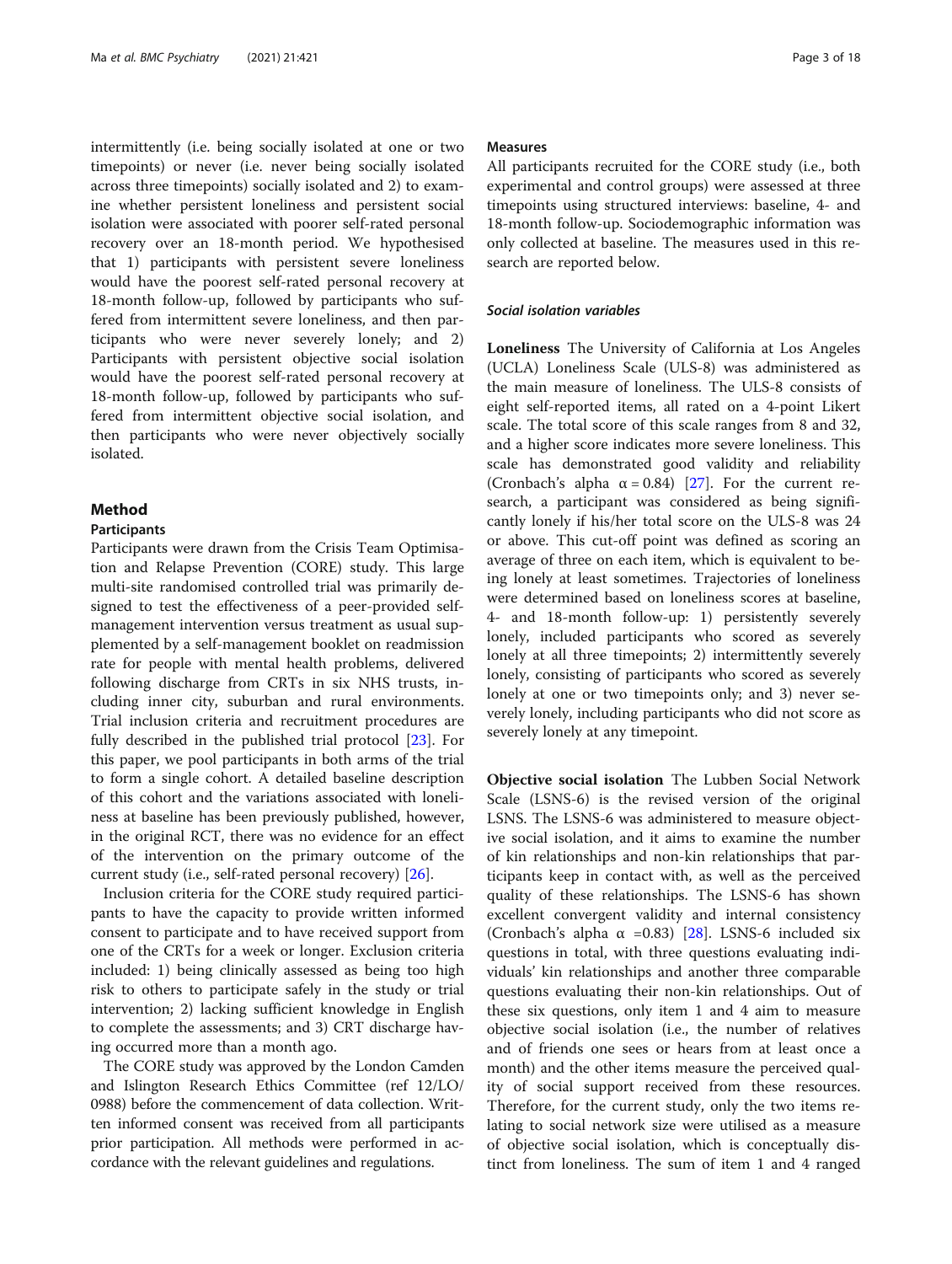from 0 to 10, with a higher score indicating lower objective social isolation.

#### Outcome measure (primary outcome)

The questionnaire about the process of recovery (QPR) The QPR contains 22 items and yields a total score between 0 and 88. The higher the score, the better the self-rated intrapersonal and interpersonal recovery. The QPR has well-established psychometric properties [[29\]](#page-17-0), including great stability across time, satisfactory internal consistency, construct validity and test-retest reliability [[30](#page-17-0)] (intrapersonal subscale  $r = 0.874$ , interpersonal subscale  $r = 0.769$  [[31](#page-17-0)].

# Sociodemographic and psychiatric (controlled) variables

Participants' sociodemographic and clinical characteristics were recorded at baseline, including age, gender, ethnicity, marital status, employment status, educational attainment, whether they were in contact with children under 16 years old, current diagnoses, number of psychiatric inpatient hospitalisation, and number of years since first contact with mental health services. Psychiatric symptoms were measured by the Brief Psychiatric Rating Scale (BPRS), which was developed to evaluate major symptoms for psychiatric patients [\[32\]](#page-17-0).

#### Statistical analyses

Case mean substitution was implemented to replace missing data on continuous variables, including loneliness, social network size and personal recovery. Given the low level of missing data on all scales at both baseline and 18-month follow-up in the current study, case mean substitution should have equivalent effectiveness as other missing data techniques [[33](#page-17-0)]. Following established guidance [\[34,](#page-17-0) [35\]](#page-17-0), cases with over 25% of data missing on a single scale were excluded from the final analysis. Pearson's correlation was used to check for potential collinearity between all baseline independent variables.

T-test and chi-square tests were used to check predictors of missingness for the outcomes. When baseline variables were found to be different between the participants who completed the ULS-8 and LSNS-6 at all three timepoints (i.e., completers) and those who did not (i.e., non-completers), these variables were controlled for in the final analysis. The primary outcome, that is the association between the three loneliness groups and personal recovery at 18-month follow-up was tested by multivariable linear regression analyses. Firstly, a univariate linear regression model was carried out. Then four blocks of baseline variables were added into the multivariable regression models, in the following steps: 1) baseline social network size; 2) baseline sociodemographic variables (i.e. age, gender, ethnicity, educational attainment, and whether employed or in education or not) and baseline social network size; 3) baseline sociodemographic variables, baseline psychiatric variables (i.e. number of years since first contact with mental health services, the Brief Psychiatric Rating Scale (BPRS) total score, number of psychiatric inpatient hospitalisation), and baseline social network size; and 4) baseline sociodemographic and clinical variables, baseline social network size, and baseline QPR score. Comparable five steps were also carried out to examine the association between the three objective social isolation groups and personal recovery at 18 month follow-up.

All analyses were performed in STATA 12.1. Tests for two-sided significance at the  $p = 0.05$  level were used.

# Results

# Baseline descriptive results

In total, 399 participants were included in the baseline analysis. Baseline characteristics of our sample are described in Additional file [1](#page-16-0). A detailed description of participants at baseline has been previously published [[24\]](#page-17-0). Of these 399 participants, only 224 participants completed measures at all three timepoints and could be included in the final analysis for research question 2. Please see Table [1](#page-4-0) for the characteristics of participants at 18-month follow-up. The mean age of these participants was  $40.0$  (SD = 12.5), and about  $40\%$  were male. Approximately 30% of this sample was diagnosed with schizophrenia or other psychotic disorders. The mean of the QPR reported by these participants was  $43.3$  (SD = 10.7). Reported loneliness at 18-month follow-up had a mean score of 22.1 (SD = 4.5), and the mean of  $18$ month social network size was  $5.0$  (SD = 2.3).

Educational attainment and employment status were the only two variables identified as predictors of missingness at a  $p = 0.05$  level of significance, so they were included in multivariable analyses for research question 2. Pearson's correlation revealed that the correlation between baseline variables ranged from − 0.27 to 0.39. Based on the cut-off proposed by existing literature [\[36](#page-17-0)], collinearity was unlikely to be a problem.

#### Loneliness and objective social isolation groups

The proportion of participants in each loneliness group is shown in Fig. [1](#page-5-0). Of the 224 participants, 36 (16%) participants were in the persistently severely lonely group, 113 (50%) participants were never severely lonely, and the rest of the sample ( $n = 75$ , 34%) was intermittently severely lonely. Of these 75 participants in the intermittently severely lonely group, 32 participants were lonely at an earlier timepoint but not subsequently (Groups 3 and 4); 19 were not lonely at an earlier timepoint but reported being so later (Groups 6 and 7), and another 24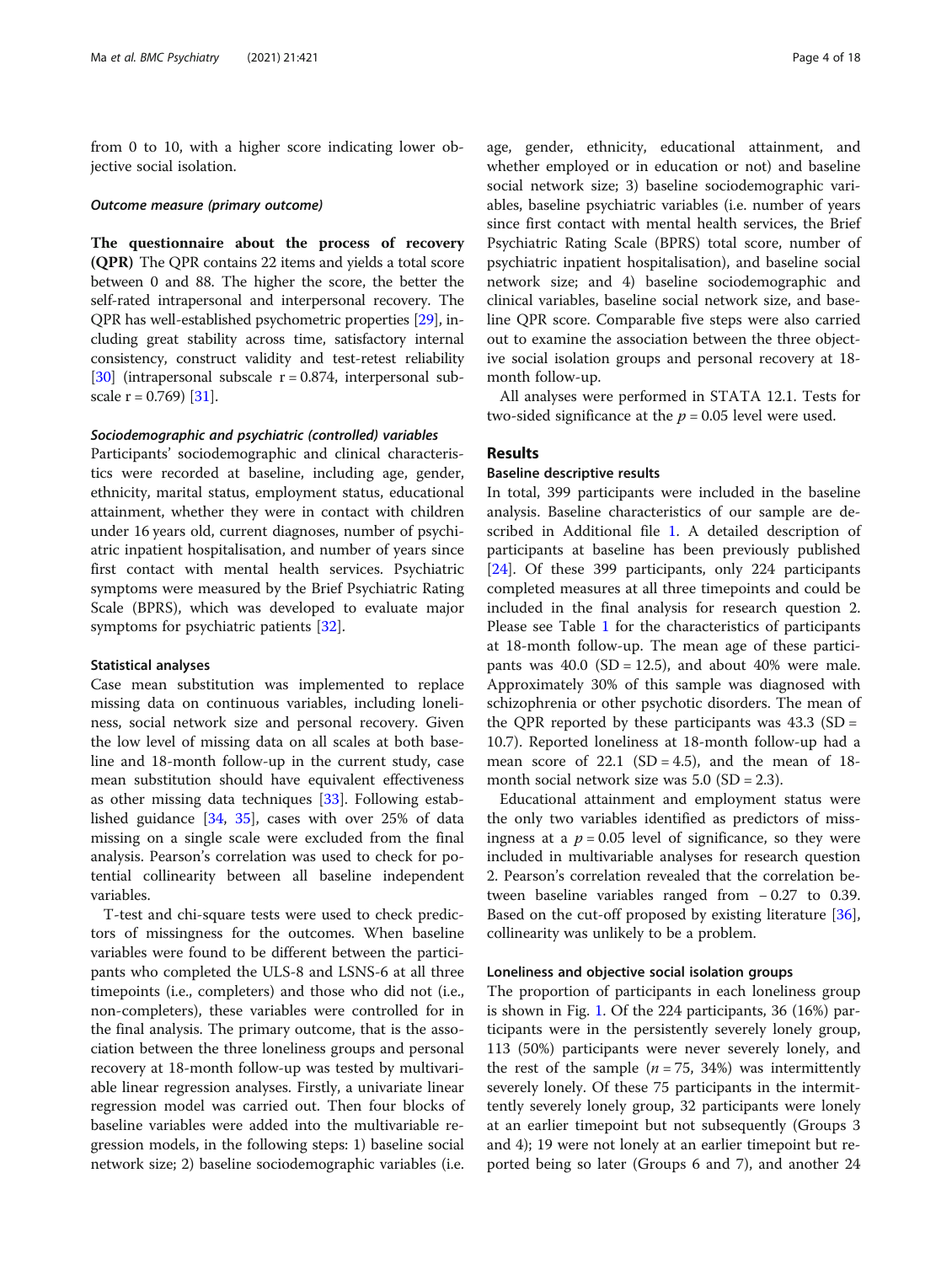# <span id="page-4-0"></span>Table 1 Characteristics of participants at 18-month follow-up

| <b>Table I</b> Characteristics or participants at To month follow up<br><b>Variables</b>                       | Participants at 18-month follow-up ( $n = 224$ ) |                |
|----------------------------------------------------------------------------------------------------------------|--------------------------------------------------|----------------|
|                                                                                                                | Mean (SD) or %                                   | N              |
| Age                                                                                                            | 39.97 (12.54)                                    | 224            |
| Gender (%)                                                                                                     |                                                  |                |
| Male                                                                                                           | 39.73%                                           | 89             |
| Female                                                                                                         | 60.27%                                           | 135            |
| <b>Ethnicity</b>                                                                                               |                                                  |                |
| White British/Irish/other                                                                                      | 61.88%                                           | 138            |
| Black, Black British/Caribbean/African/other                                                                   | 21.52%                                           | 48             |
| Asian, Asian British/Indian/Pakistani/Bangladeshi/ other, Chinese                                              | 7.62%                                            | 17             |
| Mixed White/Black Caribbean, Mixed White/Black African,<br>mixed White/Asian, other mixed, other ethnic groups | 8.97%                                            | 20             |
| <b>Marital status</b>                                                                                          |                                                  |                |
| Single/Separated/divorced/widowed                                                                              | 74.55%                                           | 167            |
| Married/cohabiting                                                                                             | 25.45%                                           | 57             |
| UK born                                                                                                        |                                                  |                |
| No                                                                                                             | 24.89%                                           | 55             |
| Yes                                                                                                            | 75.11%                                           | 166            |
| Housing                                                                                                        |                                                  |                |
| Permanent/supported accommodation                                                                              | 96.88%                                           | 217            |
| Unstable accommodation                                                                                         | 3.13%                                            | $\overline{7}$ |
| Contact with children under 16                                                                                 |                                                  |                |
| No contact                                                                                                     | 6.25%                                            | 14             |
| Contact with dependent children                                                                                | 22.32%                                           | 50             |
| Having no children                                                                                             | 71.43%                                           | 160            |
| <b>Educational attainment</b>                                                                                  |                                                  |                |
| No qualification                                                                                               | 15.25%                                           | 34             |
| Other qualification                                                                                            | 50.67%                                           | 113            |
| Degree                                                                                                         | 34.08%                                           | 76             |
| <b>Employment/education status</b>                                                                             |                                                  |                |
| Not in employment/education/full time caring role                                                              | 43.89%                                           | 97             |
| Yes                                                                                                            | 56.11%                                           | 124            |
| Loneliness score                                                                                               | 22.07 (4.50)                                     | 224            |
| Social network size                                                                                            | 4.97 (2.28)                                      | 224            |
| Number of psychiatric inpatient hospitalisations                                                               |                                                  |                |
| Never                                                                                                          | 62.50%                                           | 140            |
| Once                                                                                                           | 15.63%                                           | 35             |
| 2 or more                                                                                                      | 21.88%                                           | 49             |
| Number of years since first contact mental health services                                                     |                                                  |                |
| Less than 3 months                                                                                             | 16.07%                                           | 36             |
| $3$ months $-2$ years                                                                                          | 16.07%                                           | 36             |
| $2-10$ years                                                                                                   | 33.93%                                           | 76             |
| More than 10 years                                                                                             | 33.93%                                           | 76             |
| <b>Current diagnosis</b>                                                                                       |                                                  |                |
| Schizophrenia or schizoaffective disorder/bipolar affective<br>disorder/other psychosis                        | 30.14%                                           | 66             |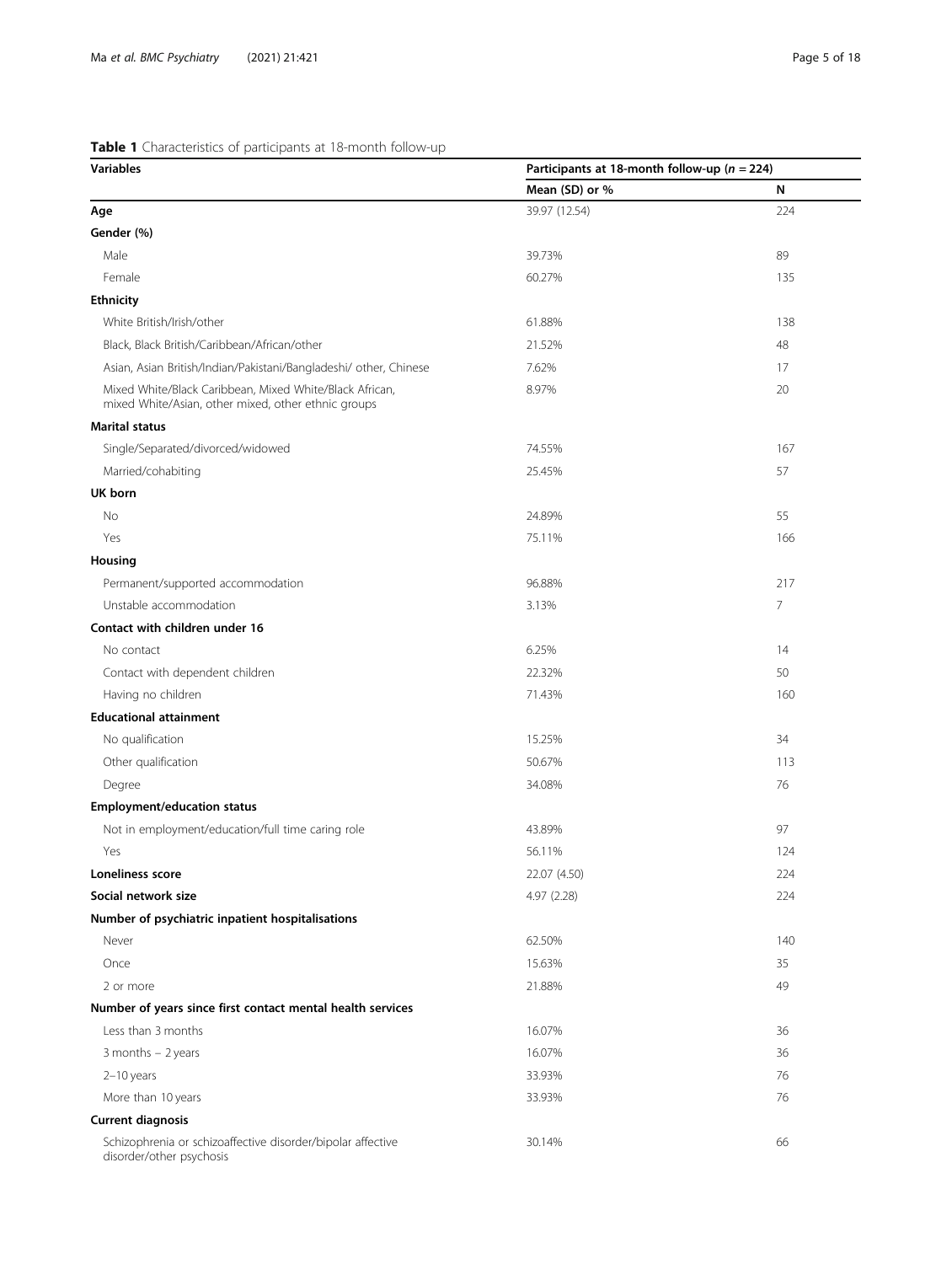# <span id="page-5-0"></span>Table 1 Characteristics of participants at 18-month follow-up (Continued)

| <b>Variables</b>                                                                      | Participants at 18-month follow-up ( $n = 224$ ) |     |
|---------------------------------------------------------------------------------------|--------------------------------------------------|-----|
|                                                                                       | Mean (SD) or %                                   | N   |
| Depression/anxiety disorder/post-traumatic stress disorder                            | 26.94%                                           | 59  |
| Borderline or emotionally unstable personality disorder/other<br>personality disorder | 11.42%                                           | 25  |
| Other diagnosis                                                                       | 31.51%                                           | 69  |
| <b>BPRS</b> total score                                                               | 43.30 (10.67)                                    | 223 |
| <b>OPR total score</b>                                                                | 51.21 (17.61)                                    | 224 |

Abbreviations: N numbers of participants, M mean, SD standard deviation, BPRS the Brief Psychiatric Rating Scale, QPR the Questionnaire about the Process of Recovery

participants experienced fluctuating loneliness (Groups 5 and 8).

Of the same 224 participants, 28 participants (13%) met our criteria for persistent objective social isolation, 124 (55%) participants were not objectively socially isolated at any timepoint, and the rest of the sample ( $n = 72$ , 32%) met the criteria for the intermittent social isolation group. Of these 72 participants, a pathway out of objective social isolation was observed for 28 participants (Groups 3 and 4); a pathway into objective social isolation was observed for 19 participants (Groups 6 and 7), and another 25 participants experienced fluctuating objective social isolation (Groups 5 and 6) (Fig. [2](#page-6-0)).

# The characteristics of people in different loneliness and objective social isolation groups at baseline

The characteristics of participants in different loneliness groups are shown in Table [2.](#page-7-0) Not only were the participants in the persistent severe loneliness group more likely to be single, separated, divorced or widowed ( $p < 0.001$ ), they were also less likely to be employed, or in education, or any full-time caring role  $(p = 0.002)$  than those who were never severely lonely. The persistent severe loneliness group had the smallest social network, followed by the intermittent severe loneliness group. There were significant differences in the QPR score at baseline between the three loneliness groups: persistent severe loneliness group



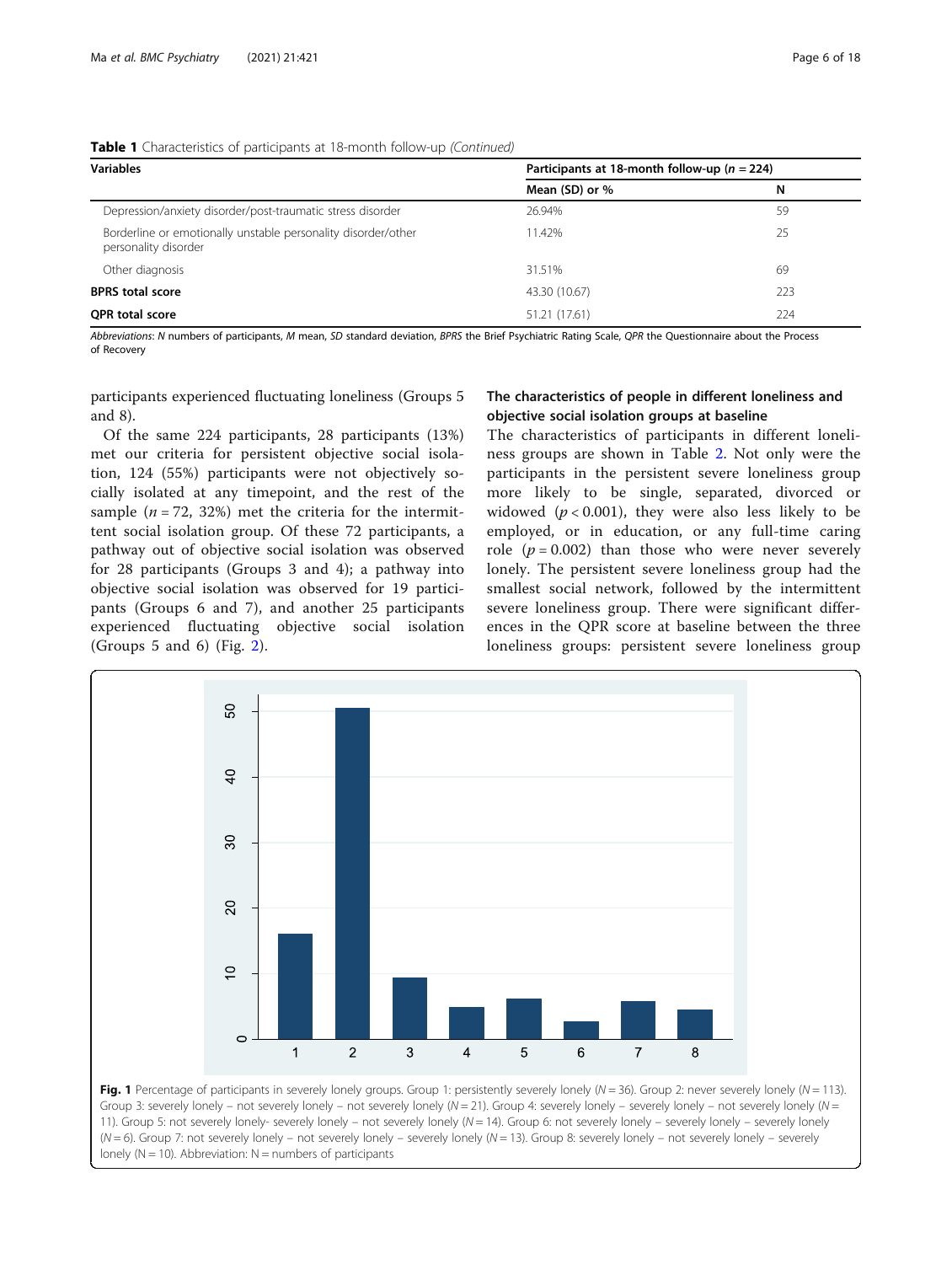<span id="page-6-0"></span>

scored the lowest on the QPR. This group was followed by the intermittent severe loneliness group. The group who was never severely lonely scored the highest on the QPR.

The characteristics of participants in different social isolation groups are described in Table [3](#page-9-0). The comparisons between the three objective social isolation groups indicated that the participants in the persistent objective social isolation group were less likely to be born in the UK, were less likely to be employed, in education or any full-time caring role  $(p = 0.01)$ , and they were less likely to have been admitted as a psychiatric inpatient previously  $(p = 0.001)$ , compared to the participants who were never objectively socially isolated during the study period. They were also more likely to have a diagnosis of depression, or anxiety disorder or post-traumatic stress disorder  $(p = 0.03)$ , rather than having a diagnosis of psychosis, bipolar disorders, personality disorders or other mental health diagnoses. Statistically significant differences were also reported for their baseline loneliness score: the persistent objective social isolation group scored the highest on the ULS-8, followed by the intermittent objective social isolation group. The persistent objective social isolation group also scored lowest on the

QPR. The group who was not socially isolated at any timepoint had the highest QPR score. The detailed results are shown in Table [3.](#page-9-0)

# The association between loneliness groups and self-rated personal recovery at 18-month follow-up

Results from the multivariable linear regression analyses demonstrate a significant relationship between loneliness group and self-rated personal recovery at 18-month follow-up. As shown in model 1, with being never severely lonely as the reference category, intermittent severe loneliness was associated with a statistically significant 9.8-point lower score on the QPR (95% CI -13.59, − 6.02), persistent severe loneliness was associated with a 21.75-point lower score on the QPR (95% CI -26.58, − 16.93). These associations remained statistically significant in the rest of the models, after controlling for the three blocks of baseline variables (i.e., sociodemographic and psychiatric variables, and social network size) and baseline QPR. In the final model (i.e., model 5), persistent (coef.  $=$ − 12.8, 95% CI -18.83, −6.83,  $p < 0.001$ ) and intermittent severe loneliness (coef. = − 7.8, 95% CI -11.80, − 3.75, p < 0.001) were both associated with a lower QPR score at 18-month follow-up than for the group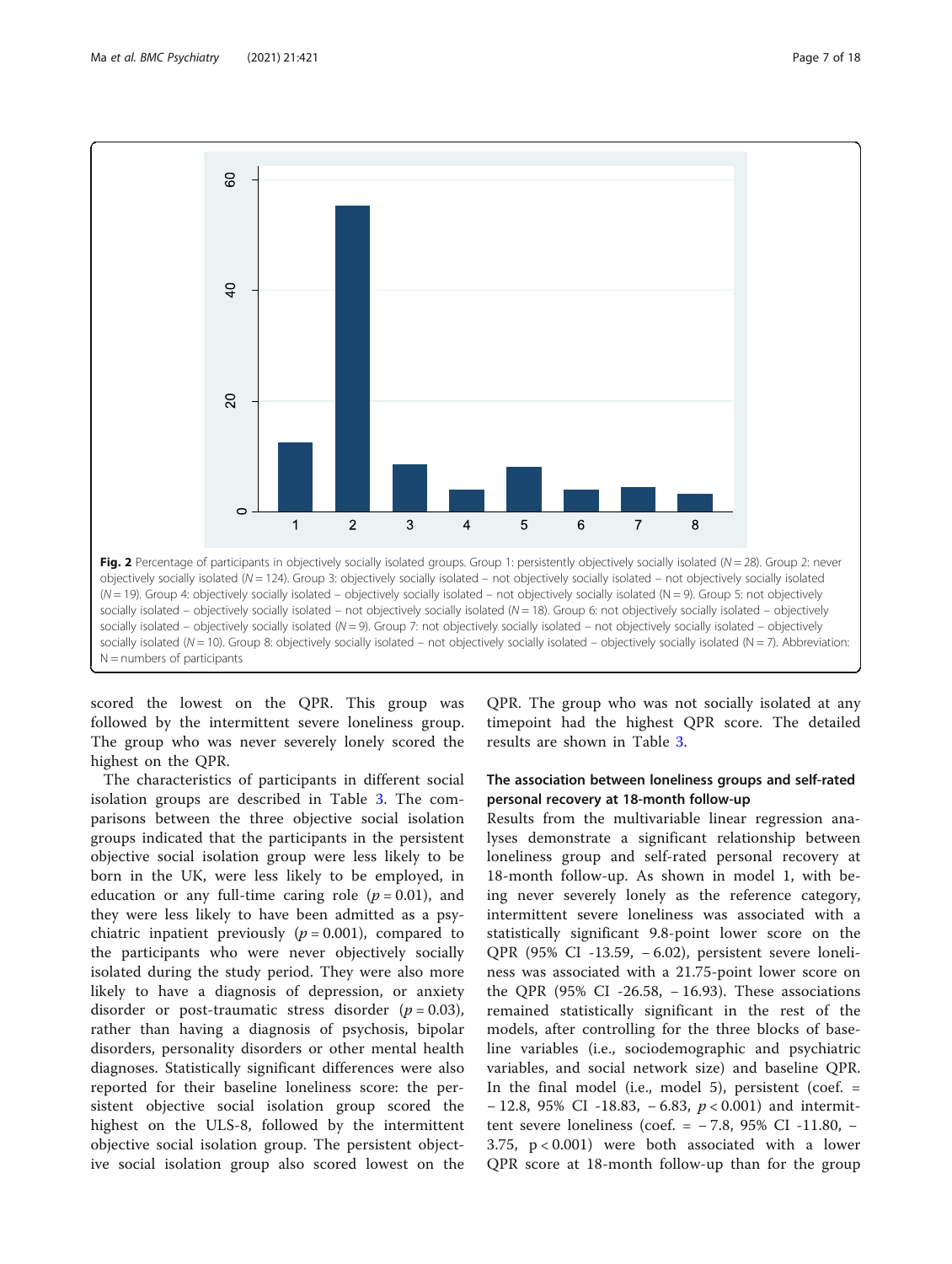# <span id="page-7-0"></span>Table 2 The comparisons of baseline variables between three loneliness groups<sup>a</sup>

| <b>Variables</b>                                                                                                        | Loneliness groups                                     |                |                                                  |   |                                               |     |                                                                                                                                             |                                                                                     |
|-------------------------------------------------------------------------------------------------------------------------|-------------------------------------------------------|----------------|--------------------------------------------------|---|-----------------------------------------------|-----|---------------------------------------------------------------------------------------------------------------------------------------------|-------------------------------------------------------------------------------------|
|                                                                                                                         | Persistent<br><b>loneliness</b><br>group<br>(Group 1) |                | Intermittent<br>loneliness<br>group<br>(Group 2) |   | <b>Never loneliness</b><br>group<br>(Group 3) |     |                                                                                                                                             |                                                                                     |
|                                                                                                                         | Mean (SD)<br>or $%$                                   | N              | Mean (SD)<br>or $%$                              | N | Mean (SD)<br>or $%$                           | N   | P value                                                                                                                                     | 95% CI                                                                              |
| Age                                                                                                                     | 40.90 (11.49)                                         |                |                                                  |   |                                               |     | 36 36.54 (12.25) 75 41.95 (12.68) 113 Group 1 vs. Group 3:<br>0.66<br>Group 2 vs. Group 3:<br>$0.004^\circ$<br>Group 1 vs. Group 2:<br>0.08 | Group 1 (37.01,<br>44.79)<br>Group 2 (33.72,<br>39.36)<br>Group 3 (39.58,<br>44.31) |
| Gender                                                                                                                  |                                                       |                |                                                  |   |                                               |     | 0.25                                                                                                                                        |                                                                                     |
| Male                                                                                                                    | 27.78%                                                |                | 10 44.00%                                        |   | 33 40.71%                                     | 46  |                                                                                                                                             |                                                                                     |
| Female                                                                                                                  | 72.22%                                                |                | 26 5.00%                                         |   | 42 59.29%                                     | 67  |                                                                                                                                             |                                                                                     |
| <b>Ethnicity</b>                                                                                                        |                                                       |                |                                                  |   |                                               |     | 0.77                                                                                                                                        |                                                                                     |
| White British/Irish/other                                                                                               | 62.86%                                                |                | 22 56.00%                                        |   | 42 65.49%                                     | 74  |                                                                                                                                             |                                                                                     |
| Black, Black British/Caribbean/African/other                                                                            | 17.14%                                                | 6              | 25.33%                                           |   | 19 20.35%                                     | 23  |                                                                                                                                             |                                                                                     |
| Asian, Asian British/Indian/ Pakistani/<br>Bangladeshi/ other, Chinese                                                  | 11.43%                                                | $\overline{4}$ | 9.33%                                            | 7 | 5.31%                                         | 6   |                                                                                                                                             |                                                                                     |
| Mixed White/Black Caribbean, mixed White/Black 8.57%<br>African, mixed White/Asian, other mixed, other<br>ethnic groups |                                                       | 3              | 9.33%                                            | 7 | 8.85%                                         | 10  |                                                                                                                                             |                                                                                     |
| <b>Marital status</b>                                                                                                   |                                                       |                |                                                  |   |                                               |     | < 0.001                                                                                                                                     |                                                                                     |
| Single/Separated/divorced/widowed                                                                                       | 88.89%                                                |                | 32 86.87%                                        |   | 65 61.95%                                     | 70  |                                                                                                                                             |                                                                                     |
| Married/Cohabiting                                                                                                      | 11.11%                                                | 4              | 13.33%                                           |   | 10 38.05%                                     | 43  |                                                                                                                                             |                                                                                     |
| UK born                                                                                                                 |                                                       |                |                                                  |   |                                               |     | 0.99                                                                                                                                        |                                                                                     |
| No                                                                                                                      | 25.71%                                                | 9              | 24.332%                                          |   | 18 25.00%                                     | 28  |                                                                                                                                             |                                                                                     |
| Yes                                                                                                                     | 74.29%                                                |                | 26 75.68%                                        |   | 56 75.00%                                     | 84  |                                                                                                                                             |                                                                                     |
| Housing                                                                                                                 |                                                       |                |                                                  |   |                                               |     | 0.49                                                                                                                                        |                                                                                     |
| Permanent/supported accommodation                                                                                       | 100%                                                  | 36             | 96.00%                                           |   | 72 96.46%                                     | 109 |                                                                                                                                             |                                                                                     |
| Unstable accommodation                                                                                                  | 0%                                                    | 0              | 4.00%                                            | 3 | 3.54%                                         | 4   |                                                                                                                                             |                                                                                     |
| Contact with children under 16                                                                                          |                                                       |                |                                                  |   |                                               |     | 0.78                                                                                                                                        |                                                                                     |
| No contact                                                                                                              | 2.78%                                                 | 1              | 8.00%                                            | 6 | 6.19%                                         | 7   |                                                                                                                                             |                                                                                     |
| Contact with dependent children                                                                                         | 27.78%                                                |                | 10 20.00%                                        |   | 15 22.12%                                     | 25  |                                                                                                                                             |                                                                                     |
| Having no children                                                                                                      | 69.44%                                                |                | 25 72.00%                                        |   | 54 71.68%                                     | 81  |                                                                                                                                             |                                                                                     |
| <b>Educational attainment</b>                                                                                           |                                                       |                |                                                  |   |                                               |     | 0.11                                                                                                                                        |                                                                                     |
| No qualification                                                                                                        | 2.71%                                                 | 9.             | 13.33%                                           |   | 10 13.27%                                     | 15  |                                                                                                                                             |                                                                                     |
| Other qualification                                                                                                     | 37.14%                                                |                | 13 60.00%                                        |   | 45 48.67%                                     | 55  |                                                                                                                                             |                                                                                     |
| Degree                                                                                                                  | 37.14%                                                |                | 13 26.67%                                        |   | 20 38.05%                                     | 43  |                                                                                                                                             |                                                                                     |
| <b>Employment/education status</b>                                                                                      |                                                       |                |                                                  |   |                                               |     | 0.002                                                                                                                                       |                                                                                     |
| Not in employment/education/full time caring<br>role                                                                    | 68.57%                                                |                | 24 46.58%                                        |   | 34 34.51%                                     | 39  |                                                                                                                                             |                                                                                     |
| Yes                                                                                                                     | 31.43%                                                |                | 11 53.42%                                        |   | 39 65.49%                                     | 74  |                                                                                                                                             |                                                                                     |
| <b>Baseline loneliness score</b>                                                                                        | 27.77(2.13)                                           |                | 36 23.52 (3.76)                                  |   | 75 19.28 (3.15)                               |     | 113 Group 1 vs. Group 3: Group 1 (27.05,<br>$-.001$<br>Group 2 vs. Group 3:<br>$-.001$<br>Group 1 vs. Group 2: Group 3 (18.69,<br>$-.001$   | 28.49)<br>Group 2 (22.66,<br>24.39)<br>19.87)                                       |
| Baseline social network size                                                                                            | 3.19(2.10)                                            |                | 36 4.73 (2.37)                                   |   | 75 5.69 (1.93)                                |     | 113 Group 1 vs. Group 3: Group 1 (2.49,                                                                                                     |                                                                                     |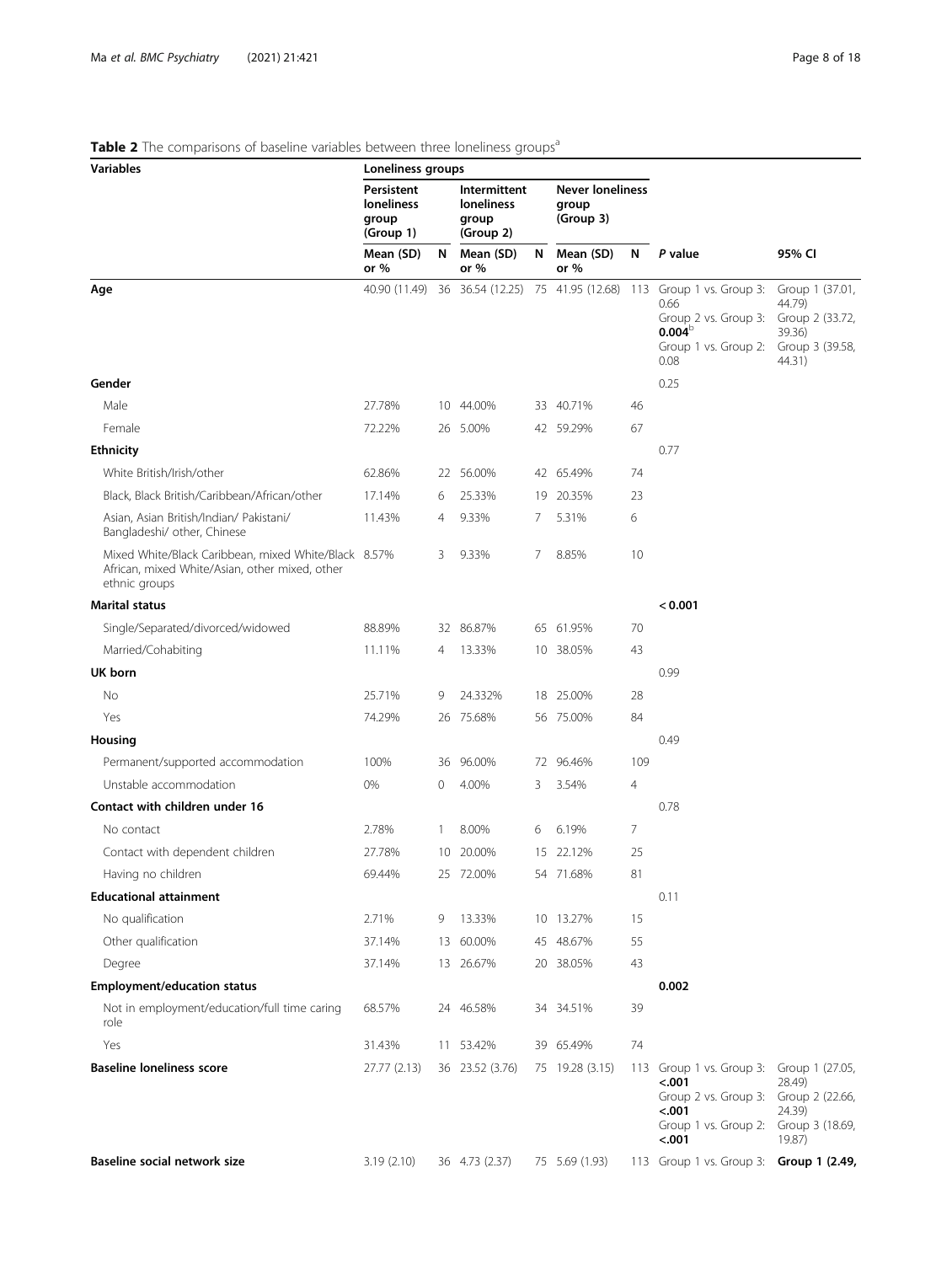|  |  |  |  | Table 2 The comparisons of baseline variables between three loneliness groups <sup>a</sup> (Continued) |  |
|--|--|--|--|--------------------------------------------------------------------------------------------------------|--|

| <b>Variables</b>                                              | Loneliness groups                                     |                |                                                         |   |                                               |    |                                                                                                                                                          |                                                                                     |
|---------------------------------------------------------------|-------------------------------------------------------|----------------|---------------------------------------------------------|---|-----------------------------------------------|----|----------------------------------------------------------------------------------------------------------------------------------------------------------|-------------------------------------------------------------------------------------|
|                                                               | Persistent<br><b>loneliness</b><br>group<br>(Group 1) |                | Intermittent<br><b>loneliness</b><br>group<br>(Group 2) |   | <b>Never loneliness</b><br>group<br>(Group 3) |    |                                                                                                                                                          |                                                                                     |
|                                                               | Mean (SD)<br>or %                                     | N              | Mean (SD)<br>or %                                       | N | Mean (SD)<br>or $%$                           | N  | P value                                                                                                                                                  | 95% CI                                                                              |
|                                                               |                                                       |                |                                                         |   |                                               |    | $-.001$<br>Group 2 vs. Group 3:<br>0.003<br>Group 1 vs. Group 2:<br>0.001                                                                                | 3.90)<br>Group 2 (4.19,<br>5.28)<br>Group 3 (5.33,<br>6.05)                         |
| Numbers of psychiatric inpatient<br>hospitalisations          |                                                       |                |                                                         |   |                                               |    | 0.49                                                                                                                                                     |                                                                                     |
| Never                                                         | 69.44%                                                |                | 25 64.00%                                               |   | 48 59.29%                                     | 67 |                                                                                                                                                          |                                                                                     |
| Once                                                          | 19.44%                                                | 7              | 13.33%                                                  |   | 10 15.93%                                     | 18 |                                                                                                                                                          |                                                                                     |
| More than 2 times                                             | 11.11%                                                | $\overline{4}$ | 22.67%                                                  |   | 17 24.78%                                     | 28 |                                                                                                                                                          |                                                                                     |
| Number of years since first contact mental<br>health services |                                                       |                |                                                         |   |                                               |    | 0.08                                                                                                                                                     |                                                                                     |
| Less than 3 months                                            | 5.56%                                                 | 2              | 18.67%                                                  |   | 14 17.70%                                     | 20 |                                                                                                                                                          |                                                                                     |
| $3$ months $-2$ years                                         | 5.56%                                                 | 2              | 22.67%                                                  |   | 17 15.04%                                     | 17 |                                                                                                                                                          |                                                                                     |
| $2-10$ years                                                  | 41.67%                                                |                | 15 32.00%                                               |   | 24 32.74%                                     | 37 |                                                                                                                                                          |                                                                                     |
| More than 10 years                                            | 47.22%                                                |                | 17 26.67%                                               |   | 20 34.51%                                     | 39 |                                                                                                                                                          |                                                                                     |
| <b>Current diagnosis</b>                                      |                                                       |                |                                                         |   |                                               |    | 0.09                                                                                                                                                     |                                                                                     |
| Psychosis or bipolar disorders <sup>c</sup>                   | 19.44%                                                | 7              | 21.92%                                                  |   | 16 39.09%                                     | 43 |                                                                                                                                                          |                                                                                     |
| Depression or anxiety disorders <sup>d</sup>                  | 36.11%                                                |                | 13 30.14%                                               |   | 22 21.82%                                     | 24 |                                                                                                                                                          |                                                                                     |
| Personality disorders <sup>e</sup>                            | 16.67%                                                | 6              | 13.70%                                                  |   | 10 8.18%                                      | 9  |                                                                                                                                                          |                                                                                     |
| Other diagnosis                                               | 27.78%                                                |                | 10 34.25%                                               |   | 25 30.91%                                     | 34 |                                                                                                                                                          |                                                                                     |
| <b>Baseline BPRS total score</b>                              | 51.19 (12.62) 36 44.77 (9.33)                         |                |                                                         |   | 75 39.79 (9.23)                               |    | 112 Group 1 vs. Group 3:<br>$-.001$<br>Group 2 vs. Group 3:<br>0.0004<br>Group 1 vs. Group 2:<br>0.003                                                   | Group 1 (46.93,<br>55.46)<br>Group 2 (42.63,<br>46.92)<br>Group 3 (38.06,<br>41.51) |
| <b>Baseline QPR total score</b>                               |                                                       |                |                                                         |   |                                               |    | 35.06 (13.92) 36 49.59 (16.83) 75 57.43 (15.65) 113 Group 1 vs. Group 3:<br>$-.001$<br>Group 2 vs. Group 3:<br>0.0013<br>Group 1 vs. Group 2:<br>$-.001$ | Group 1 (30.34,<br>39.77)<br>Group 2 (45.71,<br>53.46)<br>Group 3 (54.52,<br>60.35) |

Abbreviations: SD standard deviation, CI confidence interval, N number of participants, BPRS the Brief Psychiatric Rating Scale, QPR the Questionnaire about the Process of Recovery

<sup>a</sup>. t-test and chi-square test were conducted to examine the differences in baseline characteristics between three loneliness groups

 $\frac{b}{c}$  significant *p*-values are marked in bold<br>contract contracts or schiperffective disord

<sup>c</sup>. Schizophrenia or schizoaffective disorder or bipolar affective disorder or other psychosis

<sup>d</sup>. Depression or Anxiety disorder or post-traumatic stress disorder

<sup>e</sup>. Borderline or emotionally unstable personality disorder or other personality disorder

who did not report severe loneliness at any timepoint. One clinical variable '2-10 years since first contact with mental health services' (i.e., compared with 'less than 3 months since first contact with mental health services' as a reference category) was also negatively associated with the QPR at 18-month follow-up in model 5. The detailed results are shown in Table [4.](#page-11-0)

# The association between objective social isolation groups and self-rated personal recovery at 18-month follow-up Multivariable linear regression analyses demonstrate a

significant relationship between the objective social isolation groups and self-rated personal recovery at 18 month follow-up. In model 1, persistent objective social isolation was the only group significantly associated with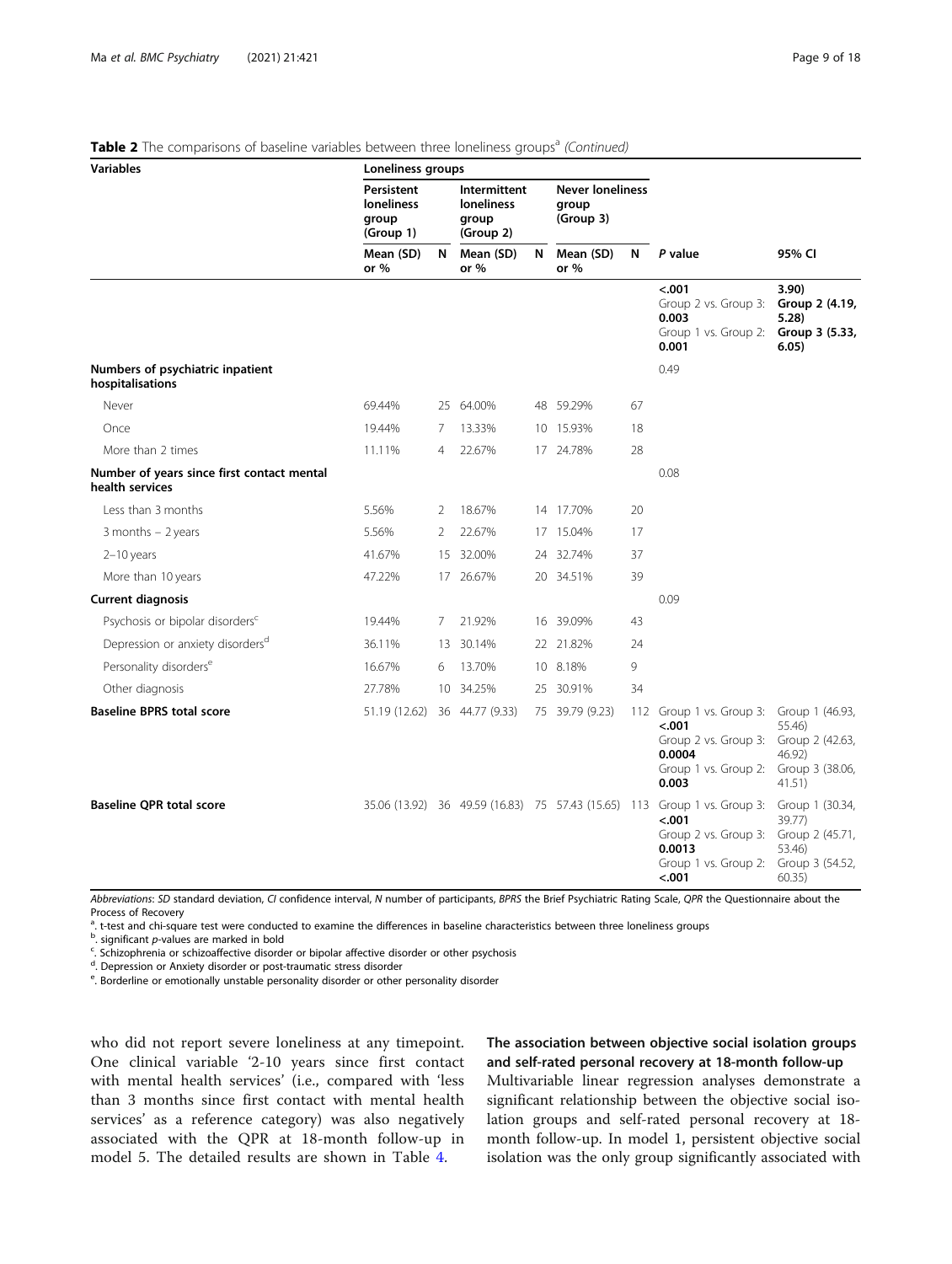# <span id="page-9-0"></span>Table 3 The comparison of baseline variables between three objective social isolation groups<sup>a</sup>

| Variables                                                                                                      |                                                         |              | Objective social isolation groups                         |     |                                                 |     |                                                                                                      |                                                                                     |
|----------------------------------------------------------------------------------------------------------------|---------------------------------------------------------|--------------|-----------------------------------------------------------|-----|-------------------------------------------------|-----|------------------------------------------------------------------------------------------------------|-------------------------------------------------------------------------------------|
|                                                                                                                | Persistent<br>social<br>isolation<br>group<br>(Group 1) |              | Intermittent<br>social<br>isolation<br>group<br>(Group 2) |     | Never social<br>isolation<br>group<br>(Group 3) |     |                                                                                                      |                                                                                     |
|                                                                                                                | Mean<br>$(SD)$ or %                                     | N            | Mean<br>$(SD)$ or %                                       | N   | Mean<br>$(SD)$ or %                             | N   | P value                                                                                              | 95% CI                                                                              |
| Age                                                                                                            | 43.76<br>(10.06)                                        |              | 28 40.29<br>(11.9)                                        |     | 72 38.92<br>(13.26)                             |     | 124 Group 1 vs.<br>Group 3: 0.07<br>Group 2 vs.<br>Group 3: 0.47<br>Group 1 vs.<br>Group 2: 0.18     | Group 1<br>(39.86, 47.66)<br>Group 2<br>(37.48, 43.10)<br>Group 3<br>(36.57, 41.28) |
| Gender                                                                                                         |                                                         |              |                                                           |     |                                                 |     | 0.23                                                                                                 |                                                                                     |
| Male                                                                                                           | 25%                                                     | 7            | 43.06%                                                    |     | 31 41.13%                                       | 51  |                                                                                                      |                                                                                     |
| Female                                                                                                         | 75%                                                     |              | 21 56.94%                                                 |     | 41 58.87%                                       | 73  |                                                                                                      |                                                                                     |
| <b>Ethnicity</b>                                                                                               |                                                         |              |                                                           |     |                                                 |     | 0.75                                                                                                 |                                                                                     |
| White British/Irish/other                                                                                      | 50%                                                     | 14           | 59.15%                                                    |     | 42 66.13%                                       | 82  |                                                                                                      |                                                                                     |
| Black, Black British/Caribbean/African/other                                                                   | 28.57%                                                  | 8            | 22.54%                                                    | 16  | 19.35%                                          | 24  |                                                                                                      |                                                                                     |
| Asian, Asian British/Indian/ Pakistani/Bangladeshi/ other,<br>Chinese                                          | 7.14%                                                   | 2            | 8.45%                                                     | 6   | 7.26%                                           | 9   |                                                                                                      |                                                                                     |
| Mixed White/Black Caribbean, mixed White/Black African,<br>mixed White/Asian, other mixed, other ethnic groups | 14.29%                                                  | 4            | 9.86%                                                     | 7   | 7.26%                                           | 9   |                                                                                                      |                                                                                     |
| <b>Marital status</b>                                                                                          |                                                         |              |                                                           |     |                                                 |     | 0.06                                                                                                 |                                                                                     |
| Single/Separated/divorced/widowed                                                                              | 78.57%                                                  |              | 22 83.33%                                                 |     | 60 68.55%                                       | 85  |                                                                                                      |                                                                                     |
| Married/ Cohabiting                                                                                            | 21.43%                                                  | 6            | 16.67%                                                    |     | 12 31.45%                                       | 39  |                                                                                                      |                                                                                     |
| UK born                                                                                                        |                                                         |              |                                                           |     |                                                 |     | 0.02 <sup>b</sup>                                                                                    |                                                                                     |
| No                                                                                                             | 42.86%                                                  |              | 12 28.17%                                                 | 20  | 18.85%                                          | 23  |                                                                                                      |                                                                                     |
| Yes                                                                                                            | 57.14%                                                  |              | 16 71.83%                                                 |     | 51 81.25%                                       | 99  |                                                                                                      |                                                                                     |
| Housing                                                                                                        |                                                         |              |                                                           |     |                                                 |     | 0.59                                                                                                 |                                                                                     |
| Permanent/supported accommodation                                                                              | 96.43%                                                  | 27           | 98.61%                                                    | 71. | 95.97%                                          | 119 |                                                                                                      |                                                                                     |
| Unstable accommodation                                                                                         | 3.57%                                                   | $\mathbf{1}$ | 1.39%                                                     | 1   | 4.03%                                           | 5   |                                                                                                      |                                                                                     |
| Contact with children under 16                                                                                 |                                                         |              |                                                           |     |                                                 |     | 0.88                                                                                                 |                                                                                     |
| No contact                                                                                                     | 7.14%                                                   | 2            | 5.56%                                                     | 4   | 6.45%                                           | 8   |                                                                                                      |                                                                                     |
| Contact with dependent children                                                                                | 17.86%                                                  | 5            | 26.39%                                                    |     | 19 20.97%                                       | 26  |                                                                                                      |                                                                                     |
| Having no children                                                                                             | 75.00%                                                  |              | 21 68.06%                                                 |     | 49 72.58%                                       | 90  |                                                                                                      |                                                                                     |
| <b>Educational attainment</b>                                                                                  |                                                         |              |                                                           |     |                                                 |     | 0.18                                                                                                 |                                                                                     |
| No qualification                                                                                               | 28.57%                                                  | 8            | 15.49%                                                    |     | 11 12.10%                                       | 15  |                                                                                                      |                                                                                     |
| Other qualification                                                                                            | 35.71%                                                  |              | 10 47.89%                                                 |     | 34 55.65%                                       | 69  |                                                                                                      |                                                                                     |
| Degree                                                                                                         | 35.71%                                                  |              | 10 36.62%                                                 |     | 26 32.26%                                       | 40  |                                                                                                      |                                                                                     |
| <b>Employment/education status</b>                                                                             |                                                         |              |                                                           |     |                                                 |     | 0.01                                                                                                 |                                                                                     |
| Not in employment/education/full time caring role                                                              | 67.86%                                                  |              | 19 47.14%                                                 |     | 33 36.59%                                       | 45  |                                                                                                      |                                                                                     |
| Yes                                                                                                            | 32.14%                                                  | 9            | 52.86%                                                    | 37  | 63.41%                                          | 78  |                                                                                                      |                                                                                     |
| <b>Baseline loneliness score</b>                                                                               | 26.07<br>(3.78)                                         |              | 28 22.65<br>(4.31)                                        |     | 72 20.82<br>(4.19)                              |     | 124 Group 1 vs.<br>Group 3: <.001<br>Group 2 vs.<br>Group 3: 0.004<br>Group 1 vs.<br>Group 2: 0.0004 | Group 1<br>(24.61, 27.54)<br>Group 2<br>(21.64, 23.66)<br>Group 3<br>(20.08, 21.57) |
| Baseline social network size                                                                                   |                                                         |              | $1.75(0.97)$ 28 3.76 $(1.78)$ 72 6.40 $(1.50)$            |     |                                                 |     | 124 Group 1 vs.<br>Group 3: <. 001                                                                   | Group 1<br>(1.38, 2.12)                                                             |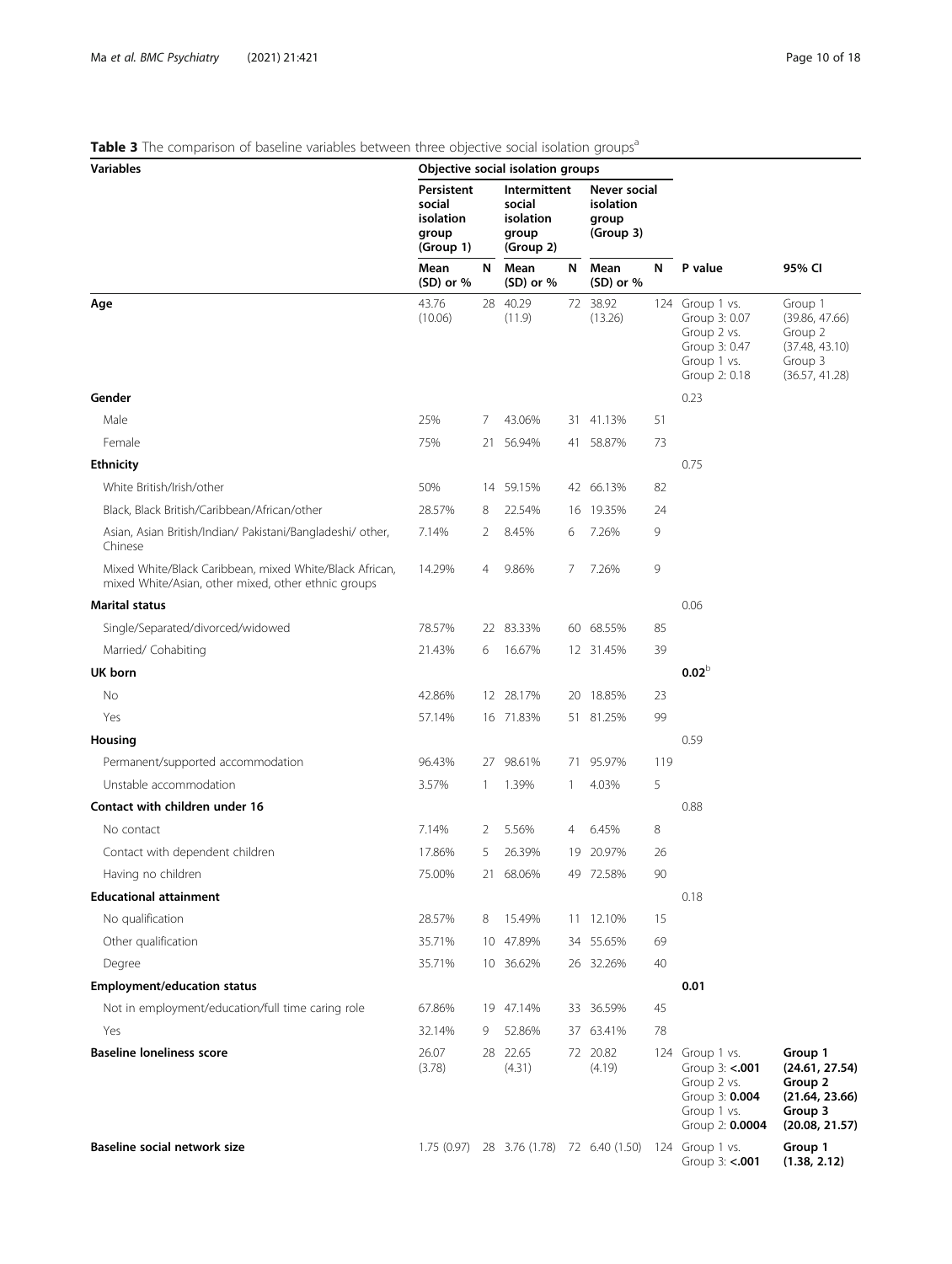Table 3 The comparison of baseline variables between three objective social isolation groups<sup>a</sup> (Continued)

| Variables                                                     | co sp <sub>l</sub> oca.co social issiano                |                                                           | Objective social isolation groups |    | 9.00000                                         |    |                                                                                                    |                                                                                     |
|---------------------------------------------------------------|---------------------------------------------------------|-----------------------------------------------------------|-----------------------------------|----|-------------------------------------------------|----|----------------------------------------------------------------------------------------------------|-------------------------------------------------------------------------------------|
|                                                               | Persistent<br>social<br>isolation<br>group<br>(Group 1) | Intermittent<br>social<br>isolation<br>group<br>(Group 2) |                                   |    | Never social<br>isolation<br>group<br>(Group 3) |    |                                                                                                    |                                                                                     |
|                                                               | Mean<br>$(SD)$ or %                                     | N                                                         | Mean<br>$(SD)$ or %               | N  | Mean<br>(SD) or %                               | N  | P value                                                                                            | 95% CI                                                                              |
|                                                               |                                                         |                                                           |                                   |    |                                                 |    | Group 2 vs.<br>Group 3: <.001<br>Group 1 vs.<br>Group 2: <.001                                     | Group 2<br>(3.35, 4.18)<br>Group 3<br>(6.13, 6.66)                                  |
| Numbers of psychiatric inpatient hospitalisations             |                                                         |                                                           |                                   |    |                                                 |    | 0.001                                                                                              |                                                                                     |
| Never                                                         | 82.14%                                                  |                                                           | 23 45.83%                         |    | 33 67.74%                                       | 84 |                                                                                                    |                                                                                     |
| Once                                                          | 14.29%                                                  | 4                                                         | 16.67%                            |    | 12 15.32%                                       | 19 |                                                                                                    |                                                                                     |
| More than 2 times                                             | 3.57%                                                   | $\mathbf{1}$                                              | 37.50%                            |    | 27 16.94%                                       | 21 |                                                                                                    |                                                                                     |
| Number of years since first contact mental health<br>services |                                                         |                                                           |                                   |    |                                                 |    | 0.08                                                                                               |                                                                                     |
| Less than 3 months                                            | 17.86%                                                  | 5                                                         | 13.89%                            |    | 10 16.94%                                       | 21 |                                                                                                    |                                                                                     |
| 3 months $-2$ years                                           | 17.86%                                                  | 5                                                         | 13.89%                            |    | 10 16.94%                                       | 21 |                                                                                                    |                                                                                     |
| $2-10$ years                                                  | 32.14%                                                  | 9                                                         | 23.61%                            |    | 17 40.32%                                       | 50 |                                                                                                    |                                                                                     |
| More than 10 years                                            | 32.14%                                                  | 9                                                         | 48.61%                            |    | 35 25.81%                                       | 32 |                                                                                                    |                                                                                     |
| <b>Current diagnosis</b>                                      |                                                         |                                                           |                                   |    |                                                 |    | 0.03                                                                                               |                                                                                     |
| Psychosis or bipolar disorder c                               | 14.81%                                                  | 4                                                         | 39.44%                            |    | 28 28.10%                                       | 34 |                                                                                                    |                                                                                     |
| Depression or anxiety disorders <sup>d</sup>                  | 37.04%                                                  |                                                           | 10 25.35%                         |    | 18 25.62%                                       | 31 |                                                                                                    |                                                                                     |
| Personality disorders <sup>e</sup>                            | 25.93%                                                  | 7                                                         | 9.86%                             | 7  | 9.09%                                           | 11 |                                                                                                    |                                                                                     |
| Other diagnosis                                               | 22.22%                                                  | 6                                                         | 25.35%                            | 18 | 37.19%                                          | 45 |                                                                                                    |                                                                                     |
| <b>Baseline BPRS total score</b>                              | 49.21<br>(10.82)                                        |                                                           | 28 44.68<br>(11.48)               |    | 71 41.19<br>(9.54)                              |    | 124 Group 1 vs.<br>Group 3: 0.0001<br>Group 2 vs.<br>Group 3: 0.02<br>Group 1 vs.<br>Group 2: 0.08 | Group 1<br>(45.02, 53.41)<br>Group 2<br>(41.96, 47.39)<br>Group 3<br>(39.49, 42.88) |
| <b>Baseline QPR total score</b>                               | 41.54<br>(15.74)                                        |                                                           | 28 50.71<br>(17.44)               |    | 72 53.69<br>(17.46)                             |    | 124 Group 1 vs.<br>Group 3: 0.001<br>Group 2 vs.<br>Group 3: 0.25<br>Group 1 vs.<br>Group 2: 0.02  | Group 1<br>(45.02, 53.41)<br>Group 2<br>(50.58, 56.79)<br>Group 3<br>(41.96, 47.39) |

Abbreviations: SD standard deviation, CI confidence interval, N number of participants, BPRS the Brief Psychiatric Rating Scale, QPR the Questionnaire about the Process of Recovery

<sup>a</sup>. t-test and chi-square test were conducted to examine the differences in baseline characteristics between three objective social isolation groups

<sup>b</sup>. significant p-values are marked in bold

<sup>c</sup>. Schizophrenia or schizoaffective disorder or bipolar affective disorder or other psychosis

<sup>d</sup>. Depression or Anxiety disorder or post-traumatic stress disorder

<sup>e</sup>. Borderline or emotionally unstable personality disorder or other personality disorder

a lower QPR at 18-month follow-up (with being never objectively socially isolated as a reference category). This relationship remained statistically significant even after controlling for the three blocks of baseline variables and baseline QPR score (coef. = − 9.8, 95% CI -15.71, − 3.79,  $p = 0.001$ ). In the final model (i.e., model 5), the QPR at 18-month follow-up was also negatively associated with '2-10 years and over 10 years since first contact mental health services' (i.e., with 'less than 3 months since first

contact mental health services' as a reference category). The detailed results are presented in Table [5](#page-13-0).

# **Discussion**

# Sample characteristics

Our study included a diagnostically diverse sample, and the median baseline loneliness was equivalent to a moderate level of loneliness. Baseline loneliness score for our cohort is comparable to people with diagnoses across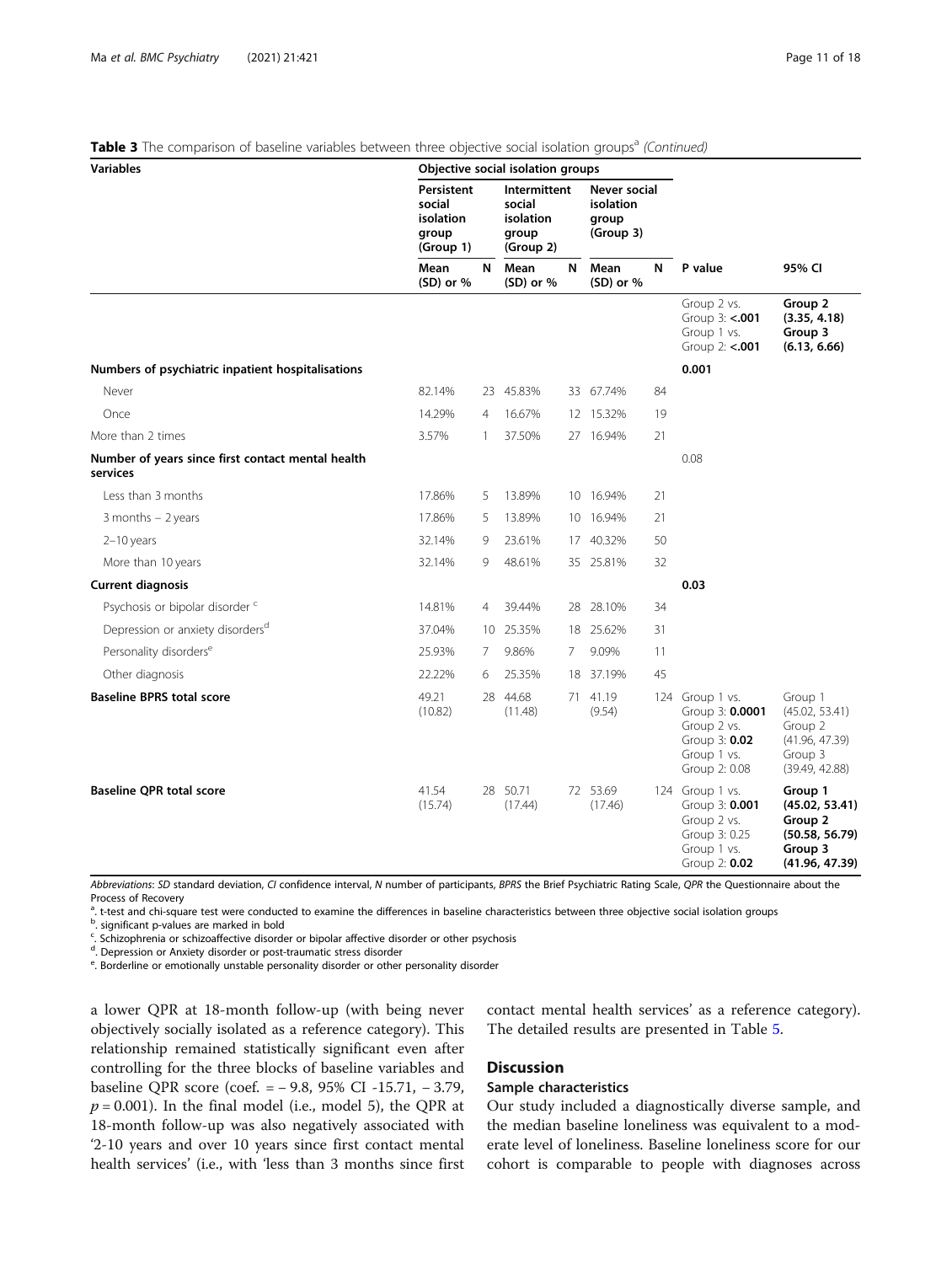# <span id="page-11-0"></span>Table 4 Linear regression between three loneliness groups and 18-month QPR, controlling for baseline variables<sup>a</sup>

| <b>Variables</b>                                                                                                  | Model 1                            |                           | Model 2                            |      | Model 3                                            |        | Model 4                                           | Model 5     |                                                  |             |
|-------------------------------------------------------------------------------------------------------------------|------------------------------------|---------------------------|------------------------------------|------|----------------------------------------------------|--------|---------------------------------------------------|-------------|--------------------------------------------------|-------------|
|                                                                                                                   | Coef.<br>(95% CI)                  | Р-<br>value               | Coef.<br>(95% CI)                  | Р-   | Coef.<br>value (95% CI)                            | p-     | Coef.<br>value (95% CI)                           | Р-<br>value | Coef.<br>(95% CI)                                | p-<br>value |
| Loneliness group                                                                                                  |                                    |                           |                                    |      |                                                    |        |                                                   |             |                                                  |             |
| Never severely lonely group                                                                                       | Reference                          |                           | Reference                          |      | Reference                                          |        | Reference                                         |             | Reference                                        |             |
| Intermittently severely lonely group                                                                              | $-9.80$<br>$(-13.59,$<br>$-6.02$ ) | $\sim 001^{\rm b}$ - 9.69 | $(-13.57,$<br>$-5.81)$             |      | $< 001 - 9.73$<br>$(-13.88,$<br>$-5.59$            | < .001 | $-8.73$<br>$(-12.85,$<br>$-4.61)$                 | < .001      | $-7.78$<br>$(-11.80,$<br>$-3.75$                 | < .001      |
| Persistently severely lonely group                                                                                | $-21.75$<br>$(-26.58,$<br>$-16.93$ | < .001                    | $-21.46$<br>$(-26.70,$<br>$-16.22$ |      | $\epsilon$ .001 $-19.83$<br>$(-25.55,$<br>$-14.12$ |        | $\lambda$ -001 $-16.27$<br>$(-22.16,$<br>$-10.37$ |             | $\epsilon$ .001 - 12.83<br>$(-18.83,$<br>$-6.83$ | < .001      |
| Psychosocial variable                                                                                             |                                    |                           |                                    |      |                                                    |        |                                                   |             |                                                  |             |
| Social network size                                                                                               |                                    |                           | 0.12<br>$(-.69, .93)$              | 0.77 | 0.05<br>$(-.82, .91)$                              | 0.92   | 0.14<br>$(-.72,$<br>1.01)                         | 0.75        | 0.05<br>$(-.79, .89)$                            | 0.91        |
| Sociodemographic variables                                                                                        |                                    |                           |                                    |      |                                                    |        |                                                   |             |                                                  |             |
| Age (years)                                                                                                       |                                    |                           |                                    |      | $-0.3$<br>$(-.18, .13)$                            | 0.75   | $-0.06$<br>$(-.22, .10)$                          | 0.47        | $-.12$<br>$(-.28,$<br>.038)                      | 0.14        |
| Gender (Reference - male)                                                                                         |                                    |                           |                                    |      | 0.03<br>$(-3.69,$<br>3.75)                         | 0.99   | 0.81<br>$(-2.86,$<br>4.48)                        | 0.67        | 1.24<br>$(-2.33,$<br>4.81)                       | 0.49        |
| Ethnicity                                                                                                         |                                    |                           |                                    |      |                                                    |        |                                                   |             |                                                  |             |
| White British/Irish/other                                                                                         |                                    |                           |                                    |      | Reference                                          |        | Reference                                         |             | Reference                                        |             |
| Black, Black British/Caribbean/African/other                                                                      |                                    |                           |                                    |      | 2.09<br>$(-2.33,$<br>6.51)                         | 0.35   | 2.09<br>$(-2.29,$<br>6.47)                        | 0.35        | 0.53<br>$(-3.80,$<br>4.85)                       | 0.81        |
| Asian, Asian British/Indian/ Pakistani/<br>Bangladeshi/ other, Chinese                                            |                                    |                           |                                    |      | 1.23<br>$(-5.70,$<br>8.17)                         | 0.73   | $-0.76$<br>$(-7.65,$<br>6.14)                     | 0.83        | $-.65$<br>$(-7.34,$<br>6.03)                     | 0.85        |
| Mixed White/Black Caribbean, mixed White/Black<br>African, mixed White/Asian, other mixed, other<br>ethnic groups |                                    |                           |                                    |      | $-3.26$<br>$(-9.57,$<br>3.06)                      | 0.31   | $-2.92$<br>$(-9.25,$<br>3.41)                     | 0.36        | $-4.28$<br>$(-10.46,$<br>1.90)                   | 0.17        |
| Employment/education status (Reference - not<br>in employment/ education)                                         |                                    |                           |                                    |      | 2.69<br>$(-1.39,$<br>6.76)                         | 0.20   | 2.62<br>$(-1.44,$<br>6.69)                        | 0.21        | 2.18<br>$(-1.77,$<br>6.13)                       | 0.28        |
| Educational attainment                                                                                            |                                    |                           |                                    |      |                                                    |        |                                                   |             |                                                  |             |
| No qualification                                                                                                  |                                    |                           |                                    |      | Reference                                          |        | Reference                                         |             | Reference                                        |             |
| Other qualifications                                                                                              |                                    |                           |                                    |      | 1.52<br>$(-3.94,$<br>6.98                          | 0.58   | 1.03<br>$(-4.40,$<br>6.46)                        | 0.71        | .91<br>$(-4.35,$<br>6.18)                        | 0.73        |
| Degree                                                                                                            |                                    |                           |                                    |      | 1.64<br>$(-4.21,$<br>7.49)                         | 0.58   | 1.16<br>$(-4.63,$<br>6.96)                        | 0.69        | 1.40<br>$(-4.21,$<br>7.02)                       | 0.62        |
| Psychiatric variables                                                                                             |                                    |                           |                                    |      |                                                    |        |                                                   |             |                                                  |             |
| Number of psychiatric inpatient hospitalisations                                                                  |                                    |                           |                                    |      |                                                    |        |                                                   |             |                                                  |             |

| Never     | Reference                  |      | Reference                  |       |
|-----------|----------------------------|------|----------------------------|-------|
| Once      | 1.87<br>$(-2.97,$<br>6.71) | 0.45 | 2.16<br>$(-2.53,$<br>6.86) | 0.36  |
| 2 or more | 5.21<br>(.56, 9.86)        | 0.03 | 4.37<br>$(-.17,$<br>8.90)  | 0.059 |

Number of years since first contact with mental health services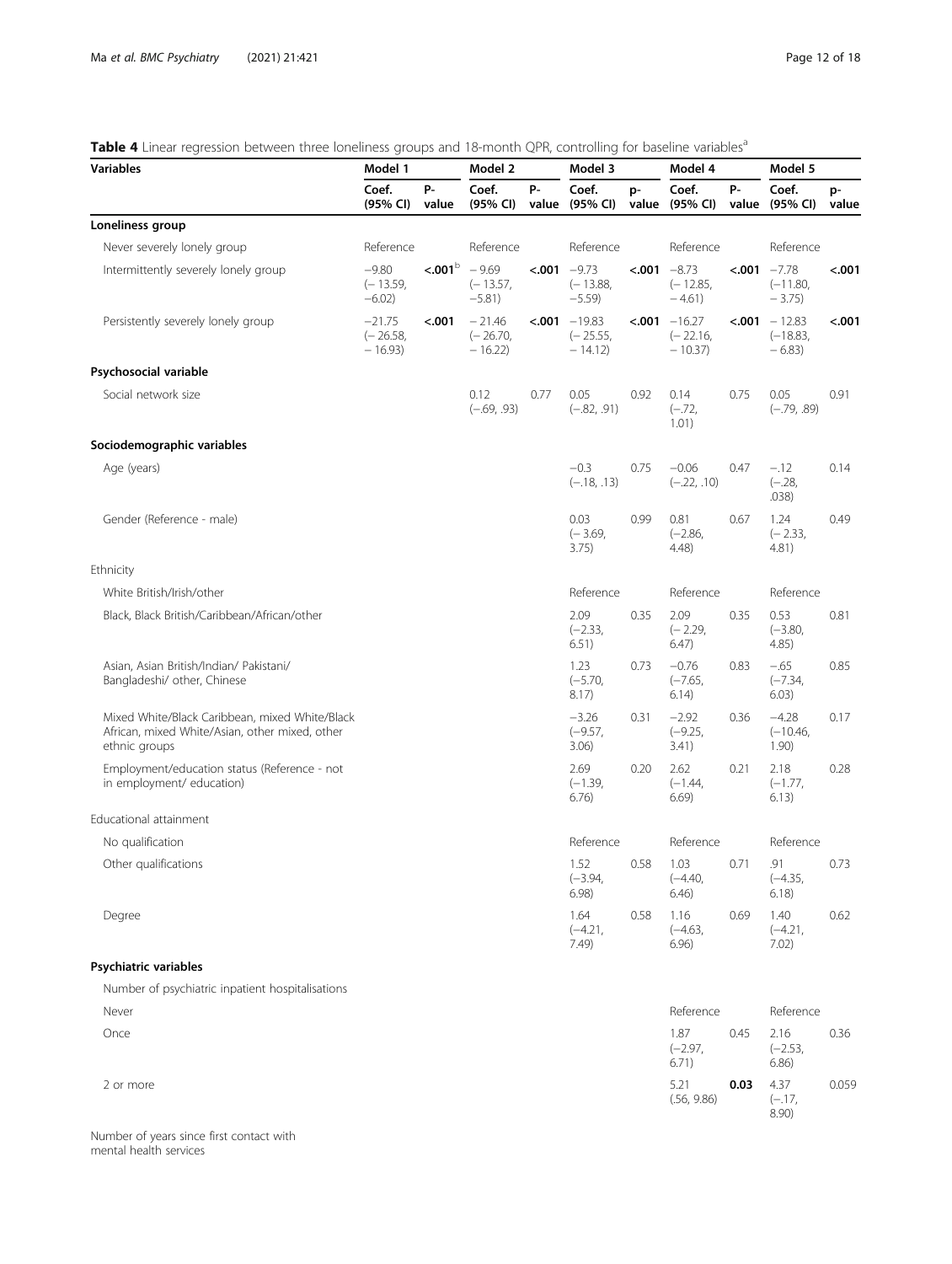| <b>Variables</b>          | Model 1           |                    | Model 2           |             | Model 3           |             | Model 4                          |             | Model 5                           |             |  |  |
|---------------------------|-------------------|--------------------|-------------------|-------------|-------------------|-------------|----------------------------------|-------------|-----------------------------------|-------------|--|--|
|                           | Coef.<br>(95% CI) | <b>P-</b><br>value | Coef.<br>(95% CI) | P-<br>value | Coef.<br>(95% CI) | p-<br>value | Coef.<br>(95% CI)                | P-<br>value | Coef.<br>(95% CI)                 | p-<br>value |  |  |
| Less than 3 months        |                   |                    |                   |             |                   |             | Reference                        |             | Reference                         |             |  |  |
| 3 months - 2 years        |                   |                    |                   |             |                   |             | $-3.60$<br>$(-9.87,$<br>2.67)    | 0.26        | $-4.48$<br>$(-10.57,$<br>1.61)    | 0.15        |  |  |
| $2-10$ years              |                   |                    |                   |             |                   |             | $-8.06$<br>$(-13.51,$<br>$-2.60$ | 0.004       | $-8.20$<br>$(-13.49,$<br>$-2.91)$ | 0.003       |  |  |
| More than 10 years        |                   |                    |                   |             |                   |             | $-3.79$<br>$(-9.51,$<br>1.92)    | 0.19        | $-4.84$<br>$(-10.41,$<br>.72)     | 0.09        |  |  |
| Baseline BPRS total score |                   |                    |                   |             |                   |             | $-.19$<br>$(-.38,$<br>.0002)     | 0.05        | $-0.13$<br>$(-.31, .06)$          | 0.17        |  |  |
| Baseline QPR total score  |                   |                    |                   |             |                   |             |                                  |             | 0.22<br>(.10, .33)                | < .001      |  |  |
| $R^2$ adjusted            | 0.273             |                    | 0.270             |             | 0.244             |             | 0.286                            |             | 0.329                             |             |  |  |

Table 4 Linear regression between three loneliness groups and 18-month QPR, controlling for baseline variables<sup>a</sup> (Continued)

Abbreviation: CI confidence interval, N number of participants, BPRS the Brief Psychiatric Rating Scale, QPR the Questionnaire about the Process of Recovery;  $R^2$ adjusted = adjusted- $R^2$ 

<sup>a</sup>. multivariable linear regression analyses were conducted with QPR at 18-month follow-up as dependent variable and other factors as independent variables<br><sup>b</sup> simificant pualuse are marked in bold b. significant p-values are marked in bold

the entire spectrum of mental disorders [\[37,](#page-17-0) [38\]](#page-17-0). Our sample also reported having seen or heard from approximately five family members and friends in the previous month, which is comparable to previous studies of people with mental health problems [[39](#page-17-0), [40](#page-17-0)].

#### Loneliness and objective social isolation groups

Whereas much research in people with psychosis or in mixed groups of mental health service users has been cross-sectional in nature, the three timepoints in this study allowed a novel exploration of associations between personal recovery and loneliness trajectory. While around 16% were lonely at all three study timepoints and 13% socially isolated at all time points, around twice as many met such criteria at only some timepoints. This suggests that a longitudinal perspective on loneliness and social isolation is valuable, as there is considerable fluctuation: as in other populations [[20](#page-16-0)], it may be that some are transiently lonely or less in contact with others in response to important transitions, economic situations or fluctuations in health, while for others loneliness and social isolation may be much more enduring difficulties that they lack resources to address themselves.

While age, sex and ethnic group did not vary by loneliness trajectory (which may highlight the fact that loneliness is a universal experience that everyone may experience, regardless of one's age, gender or ethnic background), in exploratory analyses the persistently lonely group was also more likely to be single, separated, divorced or widowed, and to be unemployed, not in education or any full-time caring role. Both marriage or

cohabiting status (11% of persistently lonely vs. 38% of never lonely) and being employed at baseline (31% of persistently lonely vs. 66% of never lonely) had large associations with subsequently loneliness trajectory. These findings are in line with previous research, in which being in a stable and supportive relationship can bring positive influence on one's physical and emotional wellbeing, for example, a sense of belonging, the feeling of be cared for and loved  $[41]$  $[41]$ , all of which may subsequently reduce the risk of loneliness [[42](#page-17-0)]. In terms of employment status, being unemployed has been linked to more financial hardships [\[43](#page-17-0)], which may restrict one's access to a wide range of social activities, and workplaces may also be a significant source of friendship and social contact. The persistently lonely group also had more severe symptoms at baseline, and a large difference in self-rated recovery was already present. The group whose trajectory showed relatively severe loneliness at some but not all time points were intermediate between the persistently and never lonely groups in their initial symptom and recovery scores, and in baseline loneliness scores and social network size. Thus, at baseline, the group whose subsequent trajectory was defined at persistently lonely, were already disconnected from others in several respects, with poorer scores for both recovery and symptom severity. Prolonged loneliness has been argued to be especially significant in across age groups in the general population [\[20](#page-16-0)] and in our study, those who were lonely at multiple timepoints appear a group warranting attention in future research and intervention development.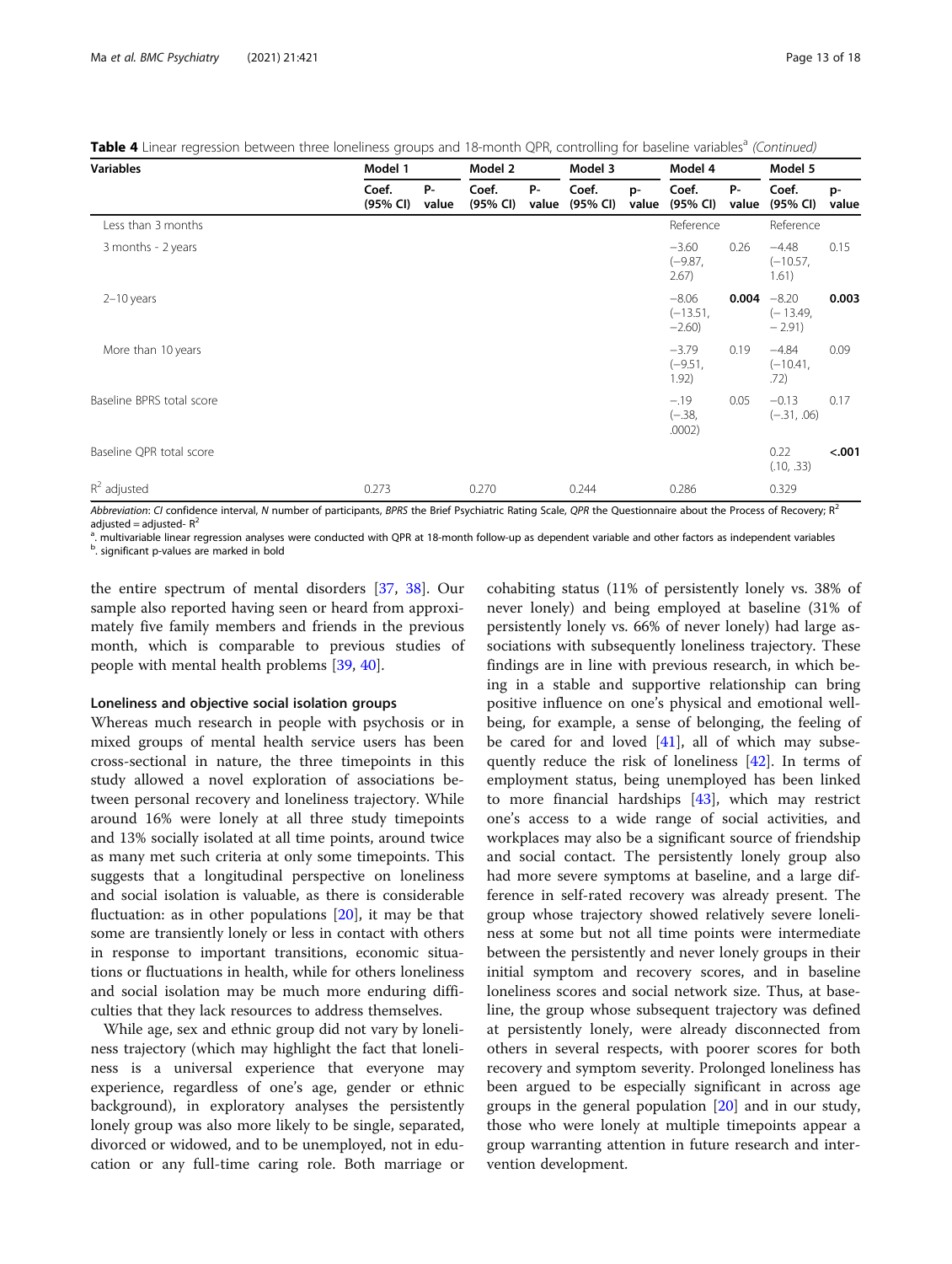# <span id="page-13-0"></span>Table 5 Linear regression between objective social isolation groups and 18-month QPR, controlling for baseline variables<sup>a</sup>

| Variables                                                                                                         | Model 1                            |             | Model 2                           |      | Model 3                                     |       | Model 4                                         |            | Model 5                                |             |
|-------------------------------------------------------------------------------------------------------------------|------------------------------------|-------------|-----------------------------------|------|---------------------------------------------|-------|-------------------------------------------------|------------|----------------------------------------|-------------|
|                                                                                                                   | Coef.<br>(95% CI)                  | Р-<br>value | Coef.<br>(95% CI)                 | р.   | Coef.<br>value (95% CI)                     | p-    | Coef.<br>value (95% CI)                         | р.         | Coef.<br>value (95% CI)                | p-<br>value |
| Social isolation group                                                                                            |                                    |             |                                   |      |                                             |       |                                                 |            |                                        |             |
| Never socially isolated group                                                                                     | Reference                          |             | Reference                         |      | Reference                                   |       | Reference                                       |            | Reference                              |             |
| Intermittently socially isolated group                                                                            | $-3.53$<br>$(-7.68,$<br>.62)       | 0.10        | $-1.75$<br>$(-5.80,$<br>2.30)     | 0.40 | $-0.64$<br>$(-4.77,$<br>3.48)               | 0.76  | $-2.13$<br>$(-6.37,$<br>2.12)                   | 0.33       | $-2.23$<br>$(-6.32,$<br>1.85)          | 0.28        |
| Persistently socially isolated group                                                                              | $-16.35$<br>$(-22.18,$<br>$-10.53$ | < .001      | $-11.17$<br>$(-17.19,$<br>$-5.16$ |      | $\text{-.001}$ -10.63<br>$(-4.77,$<br>3.48) |       | $0.001 - 10.75$<br>$(-16.93,$<br>$-4.57$        |            | $0.001 -9.75$<br>$(-15.71,$<br>$-3.79$ | 0.001       |
| Psychosocial variable                                                                                             |                                    |             |                                   |      |                                             |       |                                                 |            |                                        |             |
| Loneliness score                                                                                                  |                                    |             |                                   |      | $-.878$<br>$(-1.33,$<br>$-43)$              |       | $\epsilon$ .001 $-0.52$<br>$(-1.01,$<br>$-.04)$ | 0.04       | $-0.12$<br>$(-.63, .38)$               | 0.63        |
| Sociodemographic variables                                                                                        |                                    |             |                                   |      |                                             |       |                                                 |            |                                        |             |
| Age (years)                                                                                                       |                                    |             |                                   |      | 0.06<br>$(-.10, .22)$                       | 0.45  | 0.02<br>$(-.14, .18)$                           | 0.80       | $-.05$<br>$(-.22, .11)$                | 0.51        |
| Gender (Reference – male)                                                                                         |                                    |             |                                   |      | $-.37$<br>$(-4.22,$<br>3.48)                | 0.85  | 0.52<br>$(-3.29,$<br>4.34)                      | 0.79       | 1.23<br>$(-2.46,$<br>4.92)             | 0.51        |
| Ethnicity                                                                                                         |                                    |             |                                   |      |                                             |       |                                                 |            |                                        |             |
| White British/Irish/other                                                                                         |                                    |             |                                   |      | Reference                                   |       | Reference                                       |            | Reference                              |             |
| Black, Black British/Caribbean/African/other                                                                      |                                    |             |                                   |      | 2.51<br>$(-2.08,$<br>7.09)                  | 0.28  | 2.55<br>$(-1.99,$<br>7.09)                      | 0.27       | 0.73<br>$(-3.73,$<br>.18)              | 0.75        |
| Asian, Asian British/Indian/ Pakistani/<br>Bangladeshi/ other, Chinese                                            |                                    |             |                                   |      | 0.89<br>$(-6.33,$<br>8.11)                  | 0.81  | $-1.60$<br>$(-8.81,$<br>5.61)                   | 0.66       | $-1.92$<br>$(-8.85,$<br>5.02)          | 0.59        |
| Mixed White/Black Caribbean, mixed White/Black<br>African, mixed White/Asian, other mixed, other<br>ethnic groups |                                    |             |                                   |      | $-1.62$<br>$(-8.22,$<br>4.97)               | 0.63  | $-1.55$<br>$(-8.18,$<br>5.08)                   | 0.65       | $-3.47$<br>$(-9.91,$<br>2.98)          | 0.29        |
| Employment/education status (Reference - not<br>in employment/ education)                                         |                                    |             |                                   |      | 4.09<br>$(-.08,$<br>8.25)                   | 0.054 | 3.86<br>$(-.31,$<br>8.04)                       | 0.07       | 3.08<br>$(-.95,$<br>7.11)              | 0.13        |
| Educational attainment                                                                                            |                                    |             |                                   |      |                                             |       |                                                 |            |                                        |             |
| No qualification                                                                                                  |                                    |             |                                   |      | Reference                                   |       | Reference                                       |            | Reference                              |             |
| Other qualifications                                                                                              |                                    |             |                                   |      | 1.30<br>$(-4.37,$<br>6.97)                  | 0.65  | 0.59<br>$(-5.04,$<br>6.22)                      | 0.84       | .30<br>$(-5.12,$<br>5.71)              | 0.91        |
| Degree                                                                                                            |                                    |             |                                   |      | 1.89<br>$(-4.19,$<br>7.98)                  | 0.54  | 1.26<br>$(-4.78,$<br>7.29                       | 0.68       | 1.36<br>$(-4.45,$<br>7.16)             | 0.65        |
| Psychiatric variables                                                                                             |                                    |             |                                   |      |                                             |       |                                                 |            |                                        |             |
| Number of psychiatric inpatient hospitalisations                                                                  |                                    |             |                                   |      |                                             |       |                                                 |            |                                        |             |
| Never                                                                                                             |                                    |             |                                   |      |                                             |       | Reference                                       |            | Reference                              |             |
| Once                                                                                                              |                                    |             |                                   |      |                                             |       | 2.06<br>$(-3.00,$<br>7.12)                      | 0.42       | 2.31<br>$(-2.57,$<br>7.18)             | 0.35        |
| More than 2 times                                                                                                 |                                    |             |                                   |      |                                             |       | 4.92                                            | 0.056 4.50 |                                        | 0.07        |

Number of years since first contact with mental health services

Less than 3 months **Reference** Reference Reference Reference Reference Reference Reference

(−.36, 9.35)

(−.13, 9.96)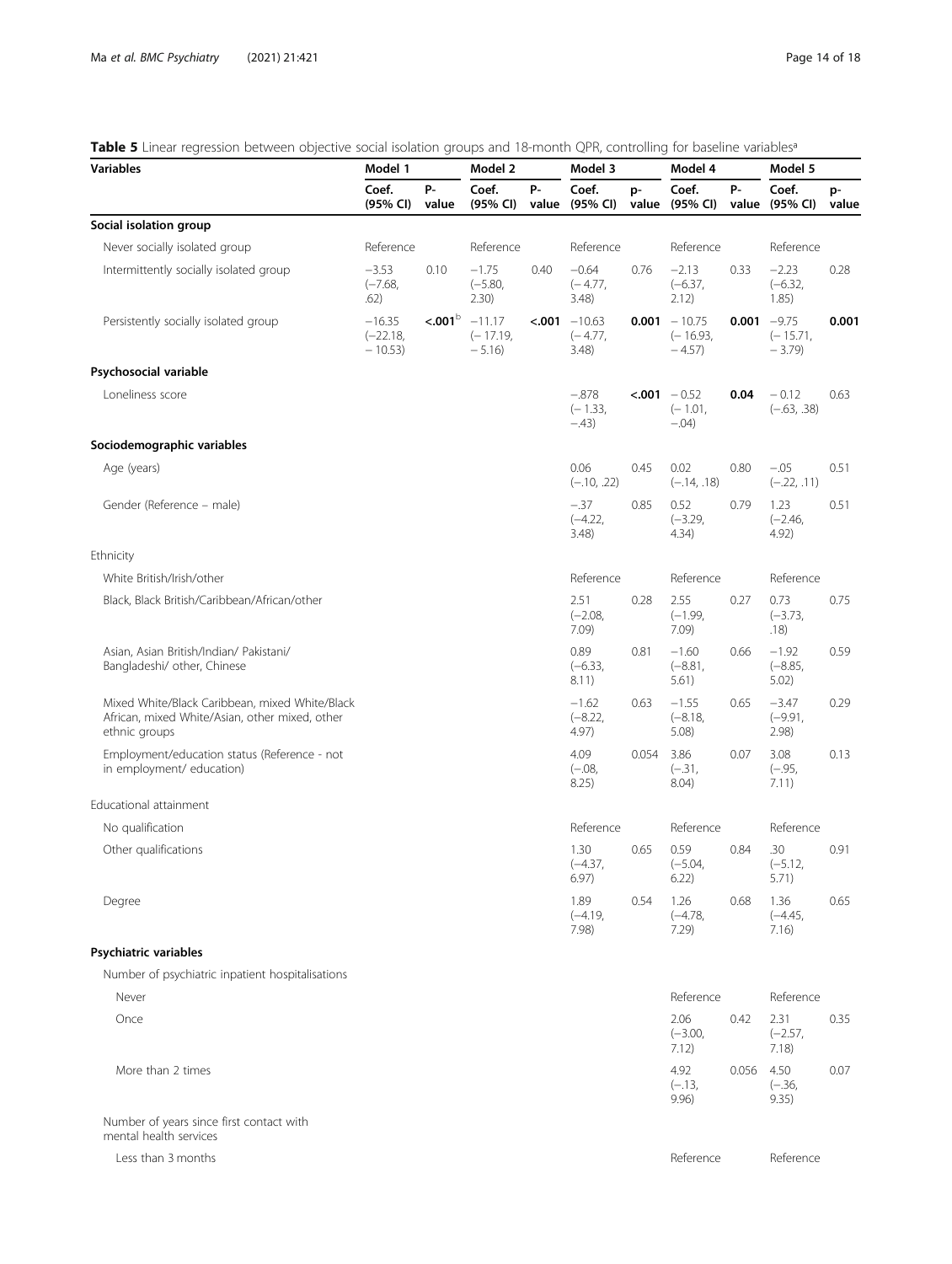| <b>Variables</b>          | Model 1           |             |                   |                    | Model 3           | Model 4     |                                    |                    | Model 5                          |             |  |
|---------------------------|-------------------|-------------|-------------------|--------------------|-------------------|-------------|------------------------------------|--------------------|----------------------------------|-------------|--|
|                           | Coef.<br>(95% CI) | P-<br>value | Coef.<br>(95% CI) | <b>P-</b><br>value | Coef.<br>(95% CI) | p-<br>value | Coef.<br>(95% CI)                  | <b>P-</b><br>value | Coef.<br>(95% CI)                | p-<br>value |  |
| 3 months - 2 years        |                   |             |                   |                    |                   |             | $-3.77$<br>$(-10.29,$<br>2.75)     | 0.26               | $-4.86$<br>$(-11.14,$<br>1.43)   | 0.13        |  |
| $2-10$ years              |                   |             |                   |                    |                   |             | $-9.31$<br>$(-14.97,$<br>$-3.64$ ) | 0.001              | $-9.56$<br>$(-15.01,$<br>$-4.12$ | 0.001       |  |
| More than 10 years        |                   |             |                   |                    |                   |             | $-4.56$<br>$(-10.49,$<br>1.38)     | 0.13               | $-5.90$<br>$(-11.64,$<br>$-.15)$ | 0.04        |  |
| Baseline BPRS total score |                   |             |                   |                    |                   |             | $-0.20$<br>$(-.41,$<br>.0002)      | 0.050              | $-0.17$<br>$(-.36, .03)$         | 0.10        |  |
| Baseline QPR total score  |                   |             |                   |                    |                   |             |                                    |                    | 0.26<br>(.14, .38)               | < .001      |  |
| $R^2$ adjusted            | 0.115             |             | 0.188             |                    | 0.182             |             | 0.227                              |                    | 0.285                            |             |  |

Table 5 Linear regression between objective social isolation groups and 18-month QPR, controlling for baseline variables<sup>a</sup> (Continued)

Abbreviations: CI confidence interval, N number of participants, BPRS the Brief Psychiatric Rating Scale, QPR the Questionnaire about the Process of Recovery; R<sup>2</sup> adjusted = adjusted- $R^2$ 

<sup>a</sup>. multivariable linear regression analyses were conducted with QPR at 18-month follow-up as dependent variable and other factors as independent variables<br><sup>b</sup> simificant pualuse are marked in bold

<sup>b</sup>. significant p-values are marked in bold

People who were socially isolated at each time point, were likewise markedly more likely to be unemployed and not cohabiting or married, had more severe symptoms and rated their recovery as poorer at baseline. There was likewise a gradient between those who appeared socially isolated at each time point, those for whom this fluctuated, and those who were not isolated at any point.

# The association between loneliness groups, objective social isolation groups and personal recovery at 18 month follow-up

To the best of our knowledge, the current study is the first study examining the detrimental impact of persistent loneliness and objective social isolation on self-rated personal recovery among mental health service users. Our primary hypothesis, that people who were lonely at multiple timepoints would show less improvement in self-rated recovery was confirmed, with a persisting effect following adjustment for clinical and social variables and baseline recovery score (with recovery already poorer at baseline). This is compatible with a causal relationship between persistent loneliness and poor improvement in self-rated recovery, although the caveats below in the limitations must be noted. Social connection is conceptualised as an aspect of personal recovery [[44,](#page-17-0) [45](#page-17-0)], making interpretation of their relationship over time more complex. However, our findings at least suggest that people who are and remain severely lonely and/or social isolated, with few connections with others, are a group worthy of a specific focus as they appear to

recover poorly following a crisis. Despite a less prominent effect for objective social isolation on self-rated personal recovery than that for loneliness, we may speculate a shared effect of loneliness and objective social isolation on personal recovery. Loneliness and objective social isolation tend to co-occur. Not only there is a significant correlation between loneliness and objective social isolation [[46\]](#page-17-0), the two experiences also share some same contributing factors, including small social network and infrequent social connections with family and friends [[47\]](#page-17-0). We may therefore expect that, in the current study, the majority of severely lonely participants were also socially isolated, which may further exacerbate their joint negative effect on personal recovery. The mechanisms through which persistent severe loneliness and persistent objective social isolation might impact one's personal recovery remain unexplored. The interrelationships between a number of underlying factors, such as selfesteem, public and self-stigma, sociodemographic backgrounds, and social deprivation, may play a part.

# Strengths and limitations

The current study benefits from several main strengths: 1) we included a diagnostically varied sample which was recruited from standard secondary mental health services in the UK; 2) and they were at an illness stage that is of high clinical relevance; and 3) to the best of our knowledge, the current study is the first investigating the chronicity of loneliness and objective social isolation, and their impact on personal recovery among people with mental health problems. However, our results also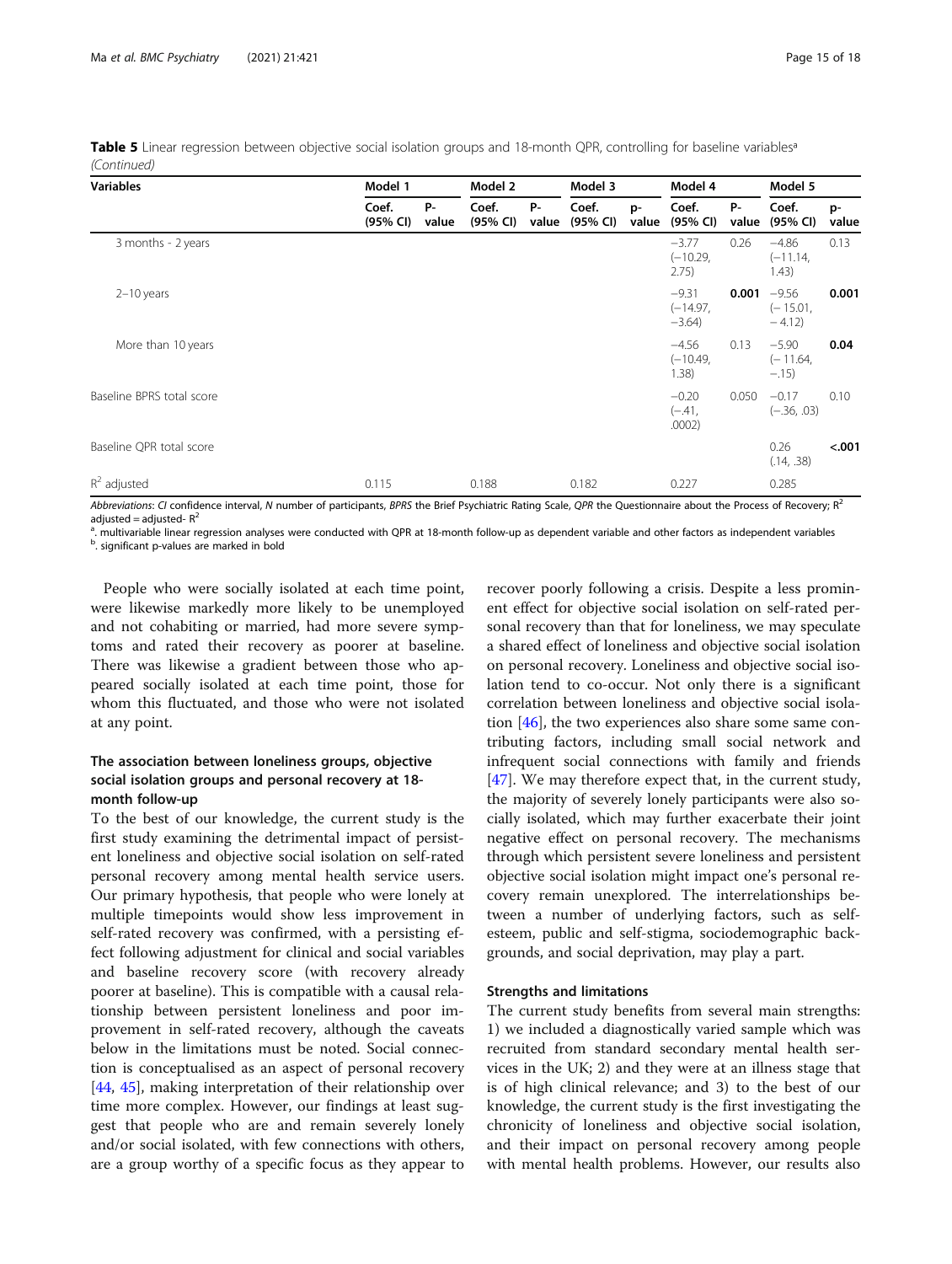subject to certain limitations: 1) our study only included mental health patients who were willing to participate in an RCT; 2) the current study had a large proportion of missing data on the diagnosis variable; 3) the attrition rate of this trial at 18-month follow-up was relatively high (i.e., 44%), therefore, the final sample of the current study only included 56% of those who completed baseline measures. Reasons for drop-out could include being unwell or having moved away, and those who dropped out may not be fully representative of those originally recruited. It is possible that this high attrition rate may compromise the generalisability of our findings. However, t-test and chi-square tests were used to compare the differences between the participants who completed measures at all three timepoints and those who did not. Educational attainment and employment status were found to be the two predictors of missingness and were subsequently controlled for in the final analysis; 4) despite the well-established scales included in the current study, the quality of our measures is subject to limitations. For example, despite being widely used in this population [\[5](#page-16-0)], the ULS-8 was not originally developed for people with mental health problems, and lacks clear thresholds for severe and moderate loneliness, so that we needed to specify these pragmatically for the study. In terms of the measure for social network size, given that the LSNS-6 measures both subjective and objective aspects of one's social relationships, we had to make our own selection of items from the scale in order to focus only on objective social isolation, assessed by numbers of contracts. The measurement of loneliness at more than one timepoint is an advance over many previous studies: however, that loneliness and self-rated personal recovery were measured over the same time period and that they are relatively closely related concepts, we cannot make confident statements regarding the causal link between the two concepts.

# Research and clinical implications

Results of our study carry some important implications for future research and clinical practice. In the current study, 16% of our cohort were persistently severely lonely, and 13% suffered from persistent objective social isolation. Large-scale longitudinal cohort studies will be valuable in providing rigorous evidence concerning the extent and the impact of persistent severe loneliness and persistent objective social isolation among mental health service users. The significance of prolonged loneliness across people in different age groups in the general population has been acknowledged [[20\]](#page-16-0) and the current study suggests that people who are persistently lonely might also be a group of interest for further investigation and intervention development among people with longer-term mental health problems. People who are lonely or report being relatively isolated at times, but in whom improvements are observed may be a group who have more resources to remedy their own lack of connections: understanding this process better would also contribute to a greater understanding of how lack of connection may improve. Despite widespread acknowledgement of the social determinants of mental health, social interventions still tend to receive less attention in mental health care than pharmacological or psychological approaches.

Given the poor outcomes associated with persistently loneliness and social isolation, routine enquiry into loneliness and the extent of social networks as part of assessments seems desirable so that practitioners are at least aware of these potentially remediable factors. The Office for National Statistics [\[48\]](#page-17-0) has recommended a quick screening tool, which involves three questions from the ULS-3 and a direct question as an efficient approach to identify and address loneliness in all public settings and health practices. Finally, there is a growing interest in the development of interventions targeting loneliness among mental health service users with various diagnoses [\[49,](#page-17-0) [50](#page-17-0)], our results suggest that targeting people who are lonely and/or socially isolated at multiple timepoints may be a fruitful approach. So far approaches to loneliness and social isolation among people with mental health problems [\[49\]](#page-17-0) have tended to target a broad group identified as lonely and/or socially isolated on cross-sectional assessment. However, our finding that recovery from loneliness and/or social isolation at a single timepoint was frequent and outcomes were worst for those who do not recovery, fits with research in other populations suggesting that persistent loneliness is especially significant  $[20]$ . Thus, it may make sense to focus development and evaluation of interventions to reduce loneliness and/or social isolation in a mental health context on those who report being persistently lonely, with our results suggesting potential benefits for recovery. Currently there are not to our knowledge interventions with well-established effectiveness and cost-effectiveness among people with mental health problems [[49\]](#page-17-0), but interventions with a cognitive modification component for loneliness and supported socialisation for objective social isolation show some promise [\[49,](#page-17-0) [51\]](#page-17-0). Approaches found to be effective for loneliness or social isolation in other populations, such as digital interventions and support groups [[52,](#page-17-0) [53](#page-17-0)], may also have potential to be adapted and tested for people with mental health problems. Our findings underscore the potential value of continuing intervention development and evaluation in this area, with people with persistent loneliness and/or social isolation a group for whom such intervention may have more potential value than in wider groups found to be lonely only at a single time point. However, although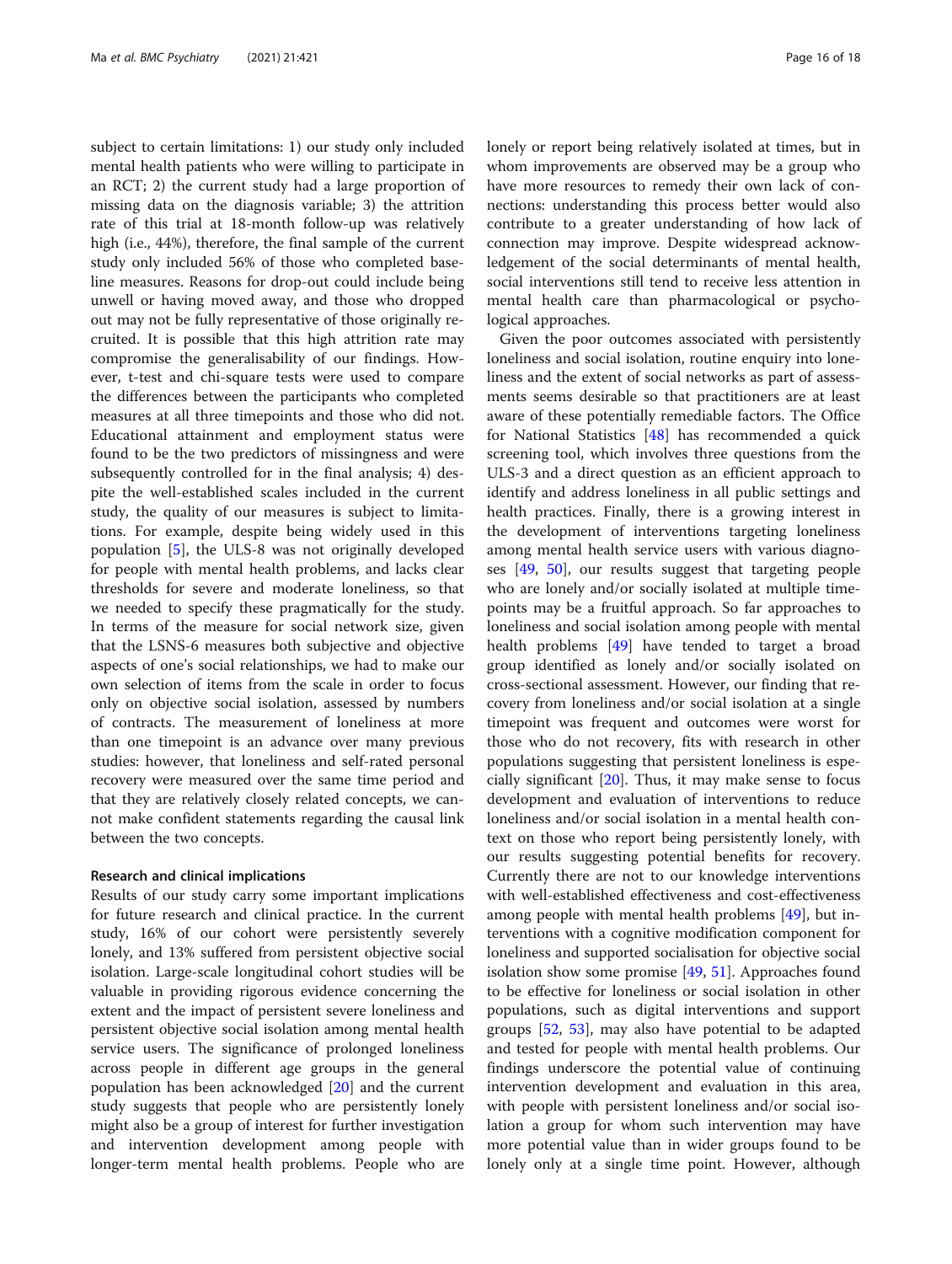<span id="page-16-0"></span>potential interventions with at least evidence, the implementation of promising interventions including interventions with a cognitive modification component and interventions that support socialisation for loneliness and objective social isolation [\[49](#page-17-0)], respectively, are warranted.

# Supplementary Information

The online version contains supplementary material available at [https://doi.](https://doi.org/10.1186/s12888-021-03430-9) [org/10.1186/s12888-021-03430-9.](https://doi.org/10.1186/s12888-021-03430-9)

Additional file 1. Sample characteristics at baseline.

#### Acknowledgements

We would like to thank the CORE research team, CORE participants and staff from the six participating NHS Trusts.

#### Authors' contributions

SJ, BLE and RM conceptualised the study design. RM was a major contributor in data analysis and interpretation and drafted the manuscript. JW and LM provided support for statistical analysis. RM, BLE and SJ critically revised and substantially contributed throughout the writing of the manuscript. SJ is the principal investigator of the study. SJ and BLE supervised the data collection. All authors critically reviewed and approved the final manuscript.

#### Funding

The study was funded by the National Institute for Health Research under its Programme Grants for Applied Research programme (reference RP-PG-0109- 10078). SJ is supported by the National Institute for Health Research (NIHR) Mental Health Policy Research Unit and the NIHR CLAHRC North Thames. SJ and BLE are supported as part of the UKRI-funded Loneliness and Social Isolation in Mental Health Research Network [grant number ES/S004440/1]. These institutions were not involved in the design of the study and collection, analysis and interpretation of data, and writing of the manuscript.

#### Availability of data and materials

The datasets used and/or analysed during the current study are available from the corresponding author on reasonable request.

# **Declarations**

#### Ethics approval and consent to participate

The CORE study protocol was approved by the London Camden and Islington Research Ethics Committee (ref 12/LO/0988). Written informed consent was received from all participants.

#### Consent for publication

Not applicable.

# Competing interests

The authors declare that they have no competing interests.

#### Author details

<sup>1</sup> Division of Psychiatry, University College London, 6th Floor, Maple House, 149 Tottenham Court Road, London W1T 7NF, England. <sup>2</sup>Department of Psychological Medicine, Institute of Psychiatry, Psychology and Neuroscience (IoPPN), King's College London, London, UK SE5 8AB. <sup>3</sup>Key Laboratory of Public Health Safety, NHC Key Laboratory of Health Technology Assessment, School of Public Health, Fudan University, Shanghai 200032, China. 4 Department of Primary Care and Population Health, University College London, Rowland Hill Street, London NW3 2PF, UK. <sup>5</sup>Camden and Islington NHS Foundation Trust, St Pancras Hospital, 4 St Pancras Way, London NW1 0PE, England.

Received: 4 April 2021 Accepted: 1 July 2021 Published online: 23 August 2021

#### References

- 1. Hawkley LC, Cacioppo JT. Loneliness and pathways to disease. Brain Behav Immun. 2003;17(Suppl 1):S98–105.
- 2. Peplau LA, Perlman D. Perspectives on loneliness. In: Peplau LA, et al., editors. Loneliness: a sourcebook of current theory, research and therapy. New York: Wiley; 1982. p. 1.
- 3. Andersson L. Loneliness research and interventions: a review of the literature. Aging Ment Health. 1998;2(4):264–74. [https://doi.org/10.1080/13](https://doi.org/10.1080/13607869856506) [607869856506.](https://doi.org/10.1080/13607869856506)
- 4. Cornwell EY, Waite LJ. Social disconnectedness, perceived isolation, and health among older adults. J Health Soc Behav. 2009;50(1):31–48. [https://](https://doi.org/10.1177/002214650905000103) [doi.org/10.1177/002214650905000103.](https://doi.org/10.1177/002214650905000103)
- 5. Wang J-Y, Lloyd-Evans B, Giacco D, Forsyth R, Nebo C, Mann F, et al. Social isolation in mental health: a conceptual and methodological review. Soc Psychiatry Psychiatr Epidemiol. 2017;52(12):1451–61. [https://doi.org/10.1007/](https://doi.org/10.1007/s00127-017-1446-1) [s00127-017-1446-1.](https://doi.org/10.1007/s00127-017-1446-1)
- 6. Yang J, Park E-C, Lee SA, Lee JE, Choi D-W, Chae W, et al. The association between social contacts and depressive symptoms among elderly Koreans. Psychiatry Investig. 2018;15(9):861–8. <https://doi.org/10.30773/pi.2018.06.28.1>.
- 7. Lim MH, Rodebaugh TL, Zyphur MJ, Gleeson JFM. Loneliness over time: the crucial role of social anxiety. J Abnorm Psychol. 2016;125(5):620–30. [https://](https://doi.org/10.1037/abn0000162) [doi.org/10.1037/abn0000162](https://doi.org/10.1037/abn0000162).
- 8. Kuiper JS, Zuidersma M, Oude Voshaar RC, Zuidema SU, van den Heuvel ER, Stolk RP, et al. Social relationships and risk of dementia: a systematic review and meta-analysis of longitudinal cohort studies. Ageing Res Rev. 2015;22: 39–57. [https://doi.org/10.1016/j.arr.2015.04.006.](https://doi.org/10.1016/j.arr.2015.04.006)
- 9. Lauder W, Sharkey S, Mummery K. A community survey of loneliness. J Adv Nurs. 2004;46(1):88–94. <https://doi.org/10.1111/j.1365-2648.2003.02968.x>.
- 10. Giacco D, Palumbo C, Strappelli N, Catapano F, Priebe S. Social contacts and loneliness in people with psychotic and mood disorders. Compr Psychiatry. 2016;66:59–66. <https://doi.org/10.1016/j.comppsych.2015.12.008>.
- 11. Kupferberg A, Bicks L, Hasler G. Social functioning in major depressive disorder. Neurosci Biobehav Rev. 2016;69:313–32. [https://doi.org/10.1016/j.](https://doi.org/10.1016/j.neubiorev.2016.07.002) [neubiorev.2016.07.002.](https://doi.org/10.1016/j.neubiorev.2016.07.002)
- 12. Holwerda TJ, Beekman AT, Deeg DJ, Stek ML, van Tilburg TG, Visser PJ, et al. Increased risk of mortality associated with social isolation in older men: only when feeling lonely? Results from the Amsterdam study of the elderly (AMSTEL). Psychol Med. 2012;42(4):843–53. [https://doi.org/10.1017/S0033291](https://doi.org/10.1017/S0033291711001772) [711001772](https://doi.org/10.1017/S0033291711001772).
- 13. Thornicroft G, Brohan E, Rose D, Sartorius N, Leese M. The INDIGO study group. Global pattern of experienced and anticipated discrimination against people with schizophrenia: a cross-sectional survey. Lancet. 2009;373(9661): 408–15. [https://doi.org/10.1016/S0140-6736\(08\)61817-6.](https://doi.org/10.1016/S0140-6736(08)61817-6)
- 14. Perese EF, Wolf M. Combating loneliness among persons with severe mental illness: social network interventions' characteristics, effectiveness, and applicability. Issues Ment Health Nurs. 2005;26(6):591–609. [https://doi.](https://doi.org/10.1080/01612840590959425) [org/10.1080/01612840590959425](https://doi.org/10.1080/01612840590959425).
- 15. U.S. Department of Health and Human Services. Transforming Mental Health Care in America, Federal Action Agenda: First Steps. Rockville, MD: Author; 2006.
- 16. HM Government. No health without mental health: a cross-government mental health outcomes strategy for people of all age. 2011. [https://assets.](https://assets.publishing.service.gov.uk/government/uploads/system/uploads/attachment_data/file/138253/dh_124058.pdf) [publishing.service.gov.uk/government/uploads/system/uploads/attachment\\_](https://assets.publishing.service.gov.uk/government/uploads/system/uploads/attachment_data/file/138253/dh_124058.pdf) [data/file/138253/dh\\_124058.pdf.](https://assets.publishing.service.gov.uk/government/uploads/system/uploads/attachment_data/file/138253/dh_124058.pdf) Accessed 22nd March 2021.
- 17. Slade M. Personal recovery and mental illness. A guide for mental health professionals. Cambridge, UK: Cambridge University Press; 2009.
- 18. Liberman RP, Kopelowicz AK. Recovery from schizophrenia: A criterionbased definition. In: Ralph RO, Corrigan PW, editors. Recovery in mental illness: Broadening our understanding of wellness. Washington, DC: American Psychological Association; 2005. p. 101–30.
- 19. Roe D, Mashiach-Eizenberg M, Lysaker PH. The relation between objective and subjective domains of recovery among persons with schizophreniarelated disorders. Schizophr Res. 2011;131(1-3):133–8. [https://doi.org/10.101](https://doi.org/10.1016/j.schres.2011.05.023) [6/j.schres.2011.05.023](https://doi.org/10.1016/j.schres.2011.05.023).
- 20. Qualter P, Vanhalst J, Harris R, Van Roekel E, Lodder G, Bangee M, et al. Loneliness across the life span. Perspect Psychol Sci. 2015;10(2):250–64. [https://doi.org/10.1177/1745691615568999.](https://doi.org/10.1177/1745691615568999)